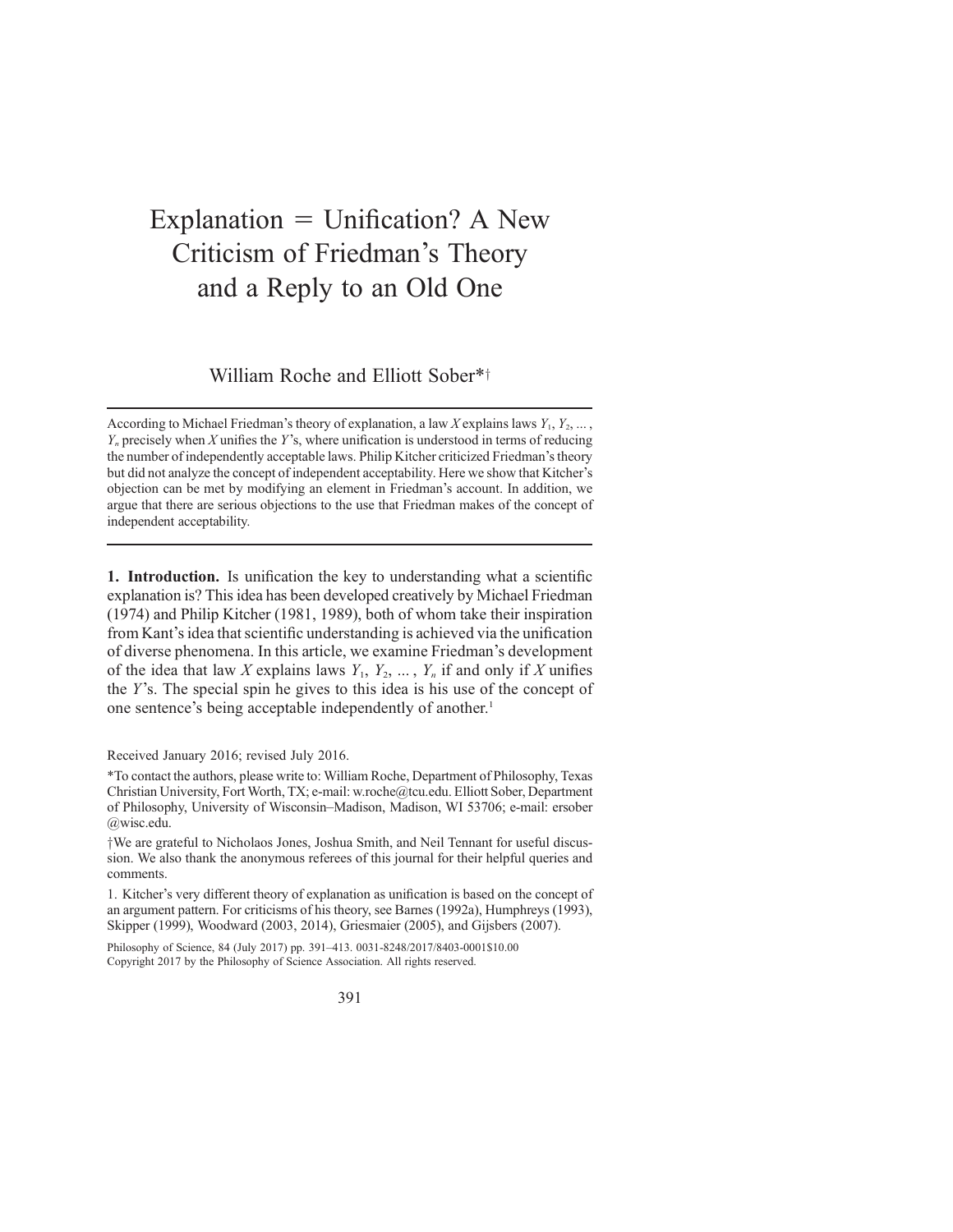Kitcher (1976) develops an objection to Friedman's theory that is widely taken to be devastating, so it may be asked why new objections are worth examining. One reason is that Friedman's theory can be modified to evade Kitcher's objection (as we explain in sec. 3). Another is that philosophers sometimes think that Friedman's basic idea concerning explanation, unification, and independent acceptability is on the right track even though his technical implementation of that basic idea is flawed. This is true, for example, of Psillos, who writes: "There may be a way to defend the spirit of Friedman's model of unification. . . . I want to motivate my suggestion by noting that the basic idea behind Friedman's program is right: explanation does amount to reduction of the number of independently acceptable laws. The crux of this idea is that all apparently independently acceptable regularities are consequences of more basic laws" (2002, 271–72). Friedman (1983, 261–62) himself took that position in the aftermath of Kitcher's criticism. The concept of independent acceptability is therefore worth examining. Friedman depends on this concept but offers little by way of elucidation. Kitcher's criticism of Friedman does not focus on that concept at all.<sup>2</sup>

Before setting to work, we want to mention two reasons for being skeptical about unificationist approaches to explanation. First, it seems implausible that an explanation of two or more events must unify them. True, the motion of the moon and the motion of an apple falling to earth are explained by Newton's unifying theory, but that is just one favorable example. Consider, in contrast, the fact that this rose is red and so is that fire hydrant. The right explanation here is disunifying. The shared color is a coincidence, but that does not mean that it is inexplicable. The explanation is in terms of separate independent causes, not common causes (Sober 2012). Notice that the same point would apply if the explananda were generalizations ("all roses are red" and "all fire hydrants are red") rather than two token events.<sup>3</sup>

2. The extant literature on the idea of explanation as unification is vast. In addition to the references above, see, e.g., Salmon (1984, 1989), Barnes (1992b, 1994), Gemes (1994), Schurz and Lambert (1994), Jones (1995a, 1995b, 1997, 1998, 2008), Bartelborth (1996, 2002), Halonen and Hintikka (1999), Schurz (1999, 2014), Strevens (2004), de Regt and Dieks (2005), Jenkins and Nolan (2008), Douglas (2009), Weber and van Bouwel (2009), Gijsbers (2013), Petkov (2015), and Fry (2016). Very little of this considerable literature involves more than a cursory treatment of Friedman's theory. It is standard practice to ignore Friedman's theory entirely or else refer to Friedman's theory, note that Kitcher (1976) shows that Friedman's theory is problematic, and then turn to Kitcher's theory. Salmon (1989) and Gemes (1994) are, as far as we know, the lone exceptions. But even here, the focus is not on Friedman's use of the concept of independent acceptability. This is all somewhat ironic, since Friedman's theory is superior to Kitcher's theory in at least one important respect (as we explain in sec. 2) and since Friedman's theory can be modified to evade Kitcher's objection (as we argue in sec. 3).

3. It might be objected that even if red roses get one explanation and red fire hydrants another, the fact remains that the roses are unified with each other and so are the fire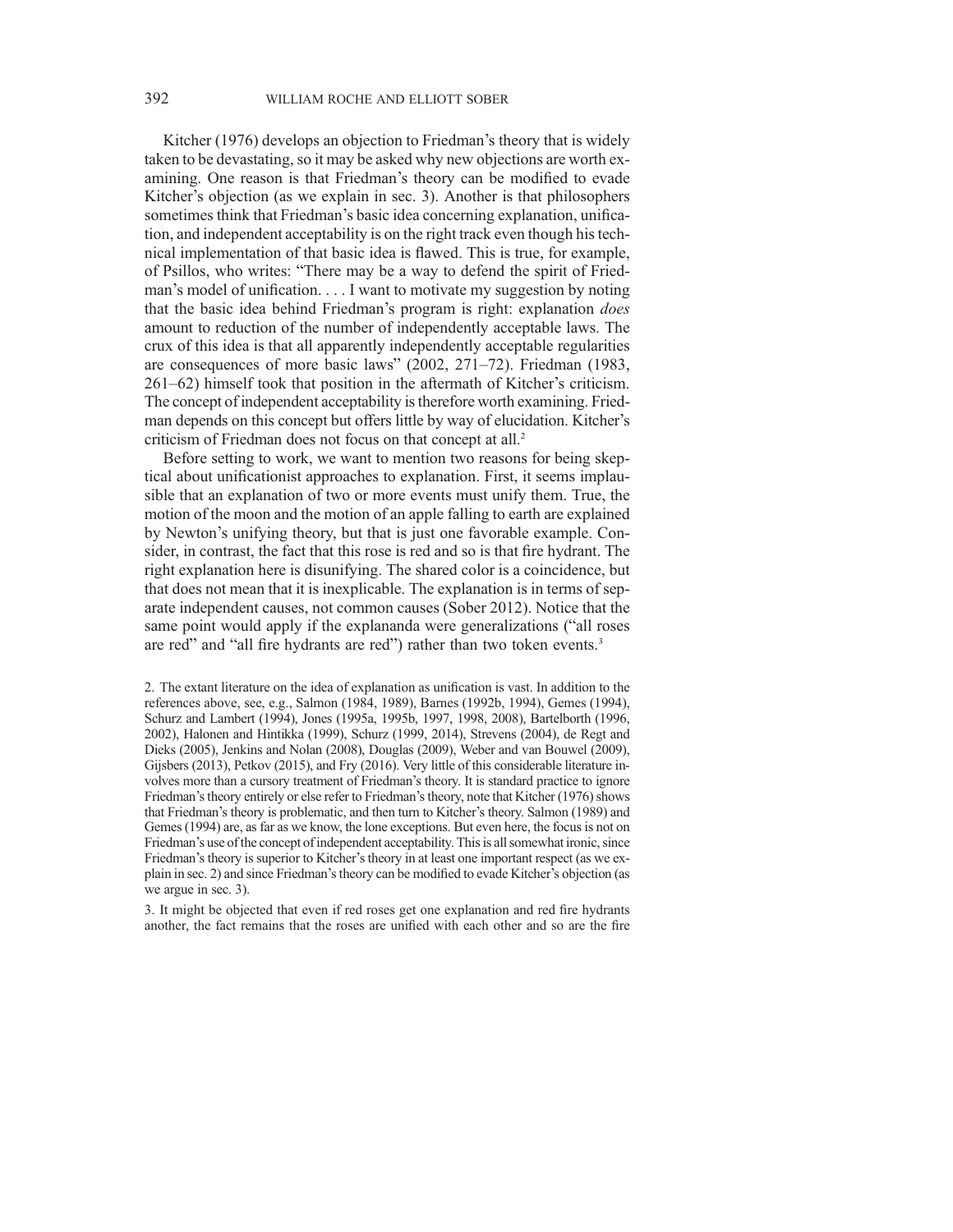The second skeptical idea we want to float is that equating explanation with unification derives its appeal, at least in part, from conflating an epistemological question with the question of what an explanation is. We agree that hypotheses that unify two or more bodies of phenomena are often epistemically "better" than hypotheses that disunify them. Sometimes unifying explanations have higher likelihoods, and sometimes they can be expected to be more predictively accurate (Sober 2015). However, these epistemic points do not address the problem that Hempel (1965) crystallized and that subsequent philosophers, including Friedman and Kitcher, have addressed. Hempel's problem was this: given a set of propositions (or sentences), which of them explains which others? Unification can be a guide to belief without being the right solution to Hempel's problem (Sober 2003).

Having noted these two skeptical thoughts, we freely admit that unification might be the key to understanding how laws explain other laws, even if it is misguided when the task is to understand what it is to explain events and accidental generalizations. Since Friedman's theory concerns the explanation of laws, the possibility remains that his approach is correct.

2. Friedman's Theory of Explanation. Friedman motivates the idea that explanation and unification are tightly linked by describing an example:

The kinetic theory effects a significant *unification* in what we have to accept. Where we once had three independent brute facts—that gases approximately obey the Boyle-Charles law, that they obey Graham's law, and that they have the specific-heat capacities they do have—we now have only one that molecules obey the laws of mechanics. Furthermore, the kinetic theory also allows us to integrate the behavior of gases with other phenomena, such as the motions of the planets and of falling bodies near the earth. This is because the laws of mechanics also permit us to derive both the fact that planets obey Kepler's laws and the fact that falling bodies obey Galileo's laws. From the fact that all bodies obey the laws of mechanics it follows that the planets behave as they do, falling bodies behave as they do, and gases behave as they do. Once again, we have reduced a multiplicity of unexplained, independent phenomena to one. I claim that this is the crucial property of scientific theories we are looking for: this is the essence of scientific explanation—science increases our understanding of the world by reducing the total number of independent phenomena that we have to accept as ultimate or given. Aworld with fewer independent phenomena is, other things equal, more comprehensible than one with more. (1974, 14–15)

hydrants. We agree that this may be so. However, it need not be: just as roses differ from fire hydrants, so too may roses differ from each other, and fire hydrants may do the same.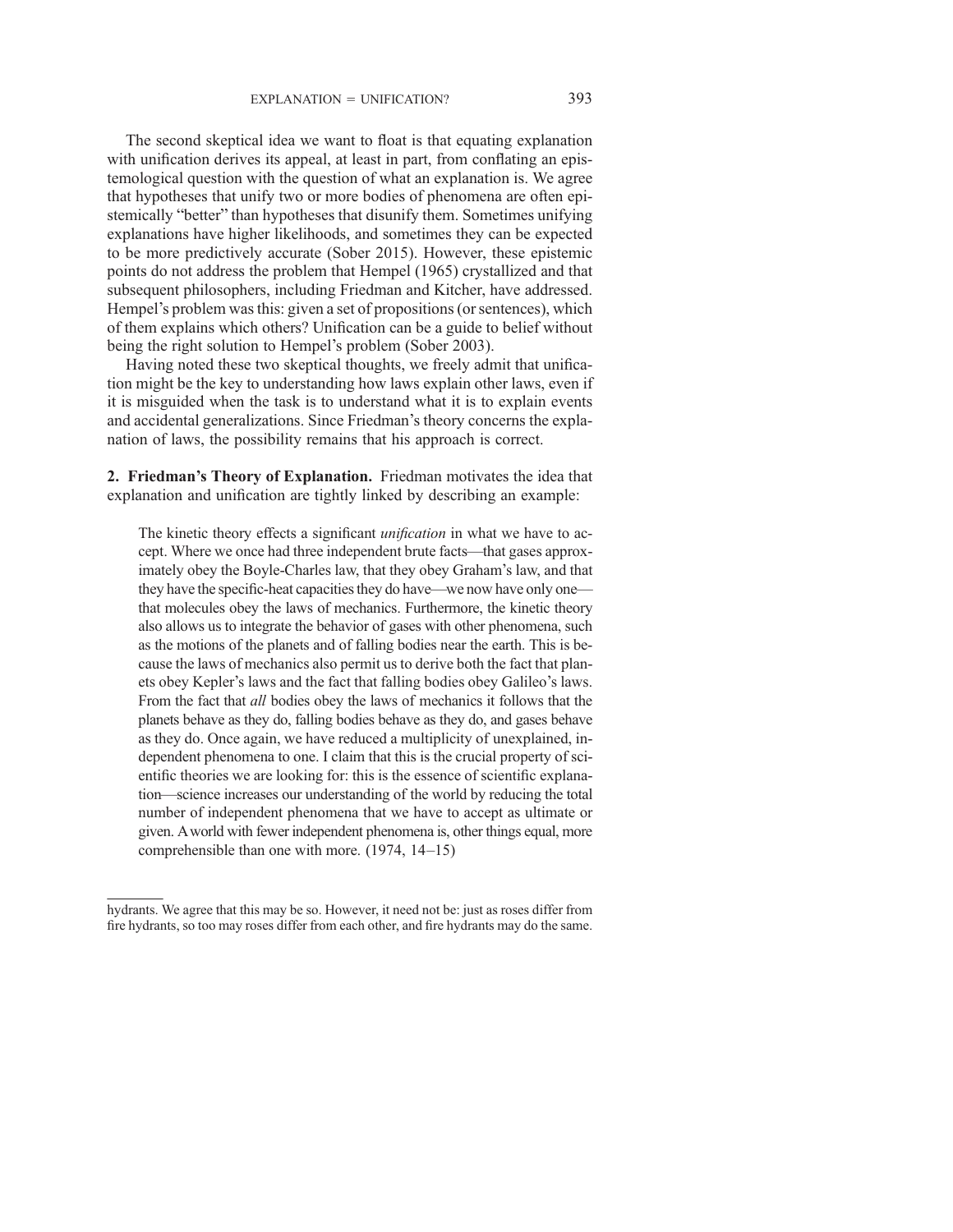Friedman develops this idea by stating some assumptions:

First of all, I will suppose that we can represent what I have been calling phenomena—i.e., general uniformities or patterns of behavior—by lawlike *sentences*; and that instead of speaking of the total number of independent phenomena we can speak of the total number of (logically) independent law-like sentences. Secondly, since what is reduced is the total number of phenomena we have to accept, I will suppose that at any given time there is a set  $K$  of *accepted* law-like sentences, a set of laws accepted by the scientific community. Furthermore, I will suppose that the set  $K$  is deductively closed in the following sense: if S is a law-like sentence, and  $K \vdash S$ , then S is a member of  $K$ ; i.e.,  $K$  contains all law-like consequences of members of K.  $(1974, 15-16)$ 

The expression "independent" in these two passages is crucial.  $K$  is deductively closed, so it is infinite in size, and thus no law-like sentence can reduce the number of sentences in  $K$ . However, it does not follow that no law-like sentence can reduce the number of independent sentences in K. Friedman's view, we take it, is that the number of independent sentences in  $K$  is finite; this makes it possible for a law-like sentence to reduce the number of independent sentences in K.

When does a given law-like sentence reduce the number of independent law-like sentences in  $K$ ? Friedman considers and rejects the idea that this reduction can be achieved just by replacing two or more independent sentences in  $K$  with a single sentence  $S$ . Suppose that  $K$ 's membership is restricted to the Boyle-Charles law  $(B)$ , Galileo's law  $(G)$ , and their consequences.<sup>4</sup> Let  $M$  be the laws of mechanics. It might seem that  $B$  and  $G$ can be replaced by  $M$  and that this replacement reduces the number of independent sentences in  $K$  from two to one.<sup>5</sup> Consider, though, the conjunction  $B\&G$ : B and G can be replaced by  $B\&G$ , but, clearly,  $B\&G$  does not reduce the number of independent sentences in  $K$ . It might be countered that the conjunction  $B\&G$  is really two independent sentences, because it is logically equivalent to the two-membered set  $\{B, G\}$ . This, however, will not do, for, as Friedman notes, any sentence is logically equivalent to a set of  $n$ sentences for any finite and positive number  $n$ . Law  $M$ , for instance, is logically equivalent to the one-membered set  $\{M\}$ , the two-membered set  $\{B,$ 

<sup>4.</sup> Here and throughout, by "consequences" we mean law-like consequences.

<sup>5.</sup> However, there is a problem. If bridge laws are needed in order to derive B and G from  $M$ , then it is not true that  $B$  and  $G$  can be replaced by  $M$ . And if a different bridge law is needed for each derivation, and if those bridge laws are independent of each other and of M, then replacing B and G by M and two bridge laws would increase, not decrease, the number of independent sentences in K.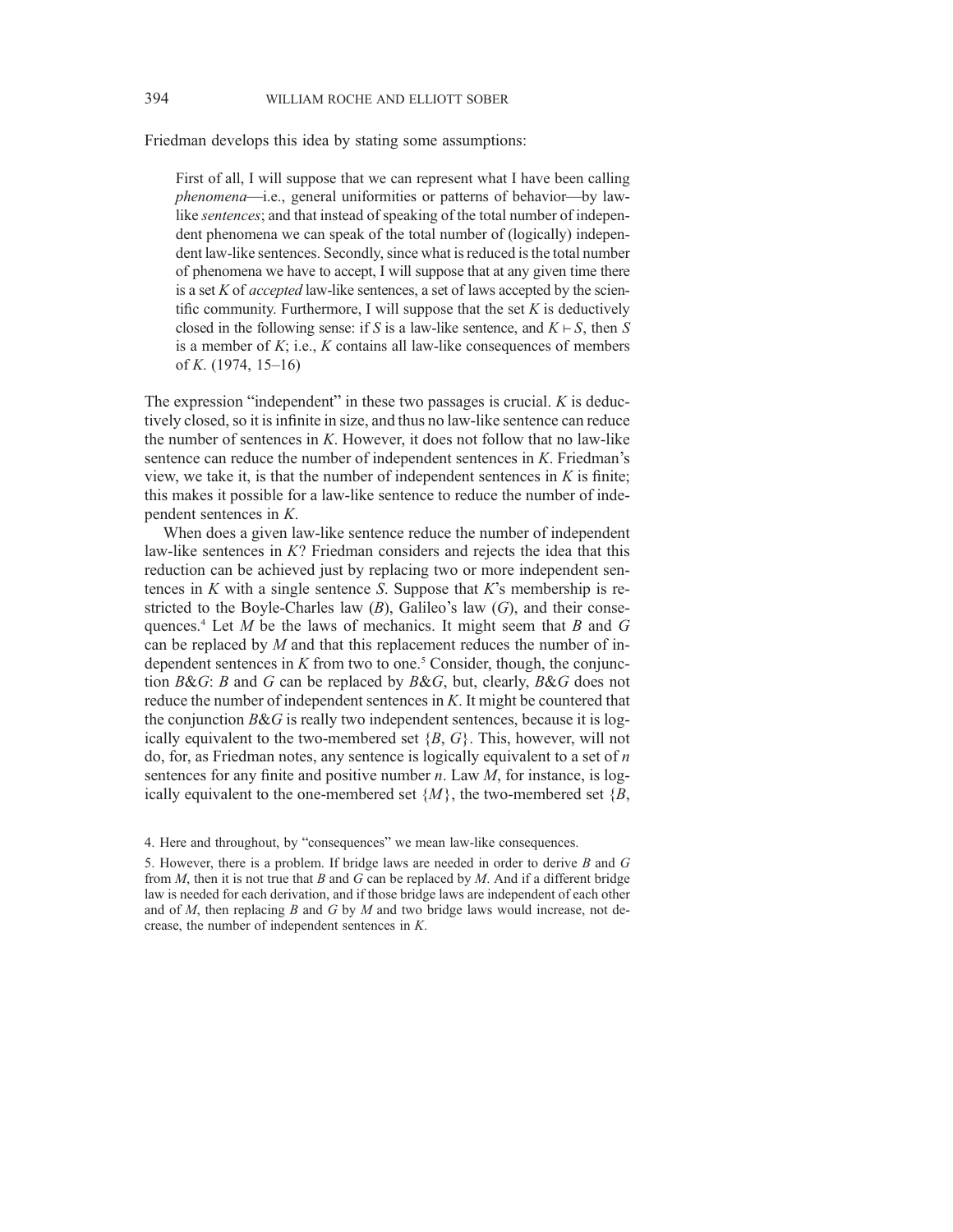$B \supset M$ , the three-membered set  $\{B, B \supset M, G\}$ , the four-membered set  $\{B,$  $B \supset M$ ,  $G$ ,  $G \supset M$ , and so on.

Friedman then points out that the situation is different when the issue concerns independently acceptable sentences as opposed to just (logically) independent sentences: "although every sentence is equivalent to a set of  $n$  independent sentences, it is not the case that every sentence is equivalent to a set of *n* independently acceptable sentences—e.g., the members of the set  ${P, P \supset S}$  may not be acceptable independently of S; for our only grounds for accepting  $P \supset S$ , say, might be that it is a consequence of S" (1974, 16). But how is the notion of independent acceptability to be understood? Friedman begins with a modest remark: "I don't have anything very illuminating to say about what it is for one sentence to be acceptable independently of another. Presumably, it means something like: there are sufficient grounds for accepting one which are not also sufficient grounds for accepting the other" (16). He then advances the following two theses:

Friedman on Independent Acceptability 1 (FIA1) If S entails  $Q$ , then S is not acceptable independently of Q.

Friedman on Independent Acceptability 2 (FIA2) If  $(a)$  S is acceptable independently of P and  $(b)$  Q entails P, then S is acceptable independently of Q.

That is all that Friedman has to say on the subject.

FIA1 and FIA2, we take it, can be reformulated as follows:

**FIA1.** If S entails  $Q$ , then evidence E is sufficient for accepting S only if  $E$  is also sufficient for accepting  $Q$ .

**FIA2.** If evidence E is sufficient for accepting S but not for accepting  $P$ , and  $Q$  entails  $P$ , then  $E$  is sufficient for accepting  $S$  but not for accepting  $Q$ .

Here we assume that by "grounds" Friedman means evidence. When is evidence sufficient for acceptance? A natural answer is this:

**High Probability (HP)** Evidence  $E$  is sufficient for accepting  $S$  if and only if  $p(S|E) > c$ .

Three clarifications are in order here. First, the right-hand side of HP should be understood as short for "either  $E$  is the total evidence available to an agent (or a scientific community) at a time and  $p(S|E) > c$  or E is a subset of the total evidence  $E^*$  available to an agent (or a scientific community) at a time and both  $p(S|E) > c$  and  $p(S|E^*) > c$ ." Second, c is a "caution"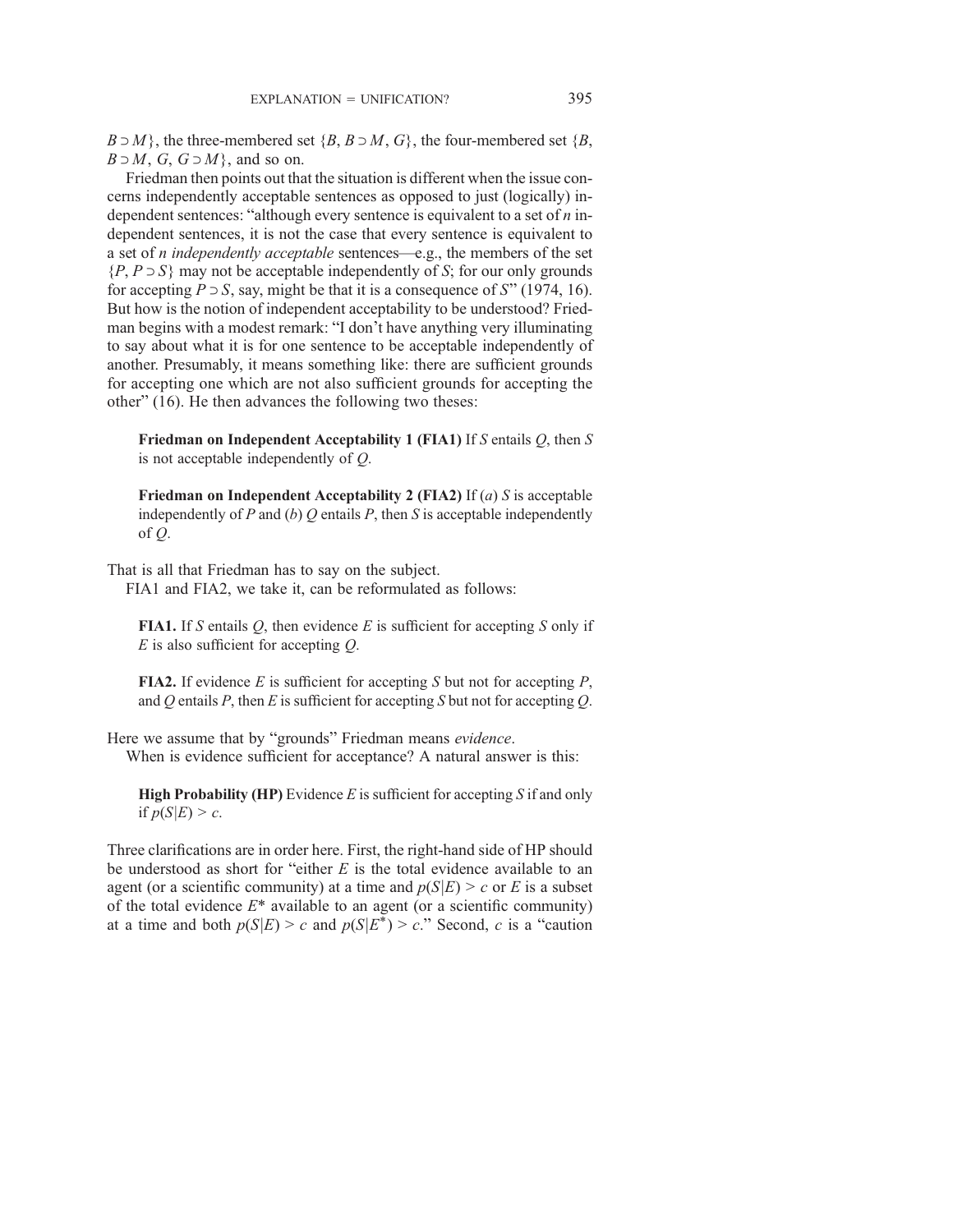threshold"; it says how probable S must be, given the evidence, for accepting S. Third, we assume that  $0.5 \le c \le 1$ , but we do not assume any particular value for c. <sup>6</sup> If, as HP says, acceptability is a matter of high probability, then FIA1 and FIA2 are provably correct.<sup>7</sup> We assume in what follows that FIA1 and FIA2 are to be understood in terms of HP (although in sec. 6 we consider a strengthened definition of what acceptability is). Friedman never says otherwise, and his principles FIA1 and FIA2 are true when thus understood.<sup>8</sup>

In addition to using the concept of one sentence's being acceptable independently of another, Friedman also uses the concept of reduction. Although he says only a little about independent acceptability, Friedman provides more details about reduction. He writes:

Let a *partition* of a sentence S be a set of sentences  $\Gamma$  such that  $\Gamma$  is logically equivalent to S and each S' in  $\Gamma$  is acceptable independently of S. ... I will say that a sentence S is  $K$ -atomic if it has no partition; i.e., if there is nopair  $\{S_1, S_2\}$  such that  $S_1$  and  $S_2$  are acceptable independently of S and  $S_1 \& S_2$  is logically equivalent to S. ... Let a *K-partition* of a set of sentences  $\Delta$  be a set  $\Gamma$  of K-atomic sentences which is logically equivalent to  $\Delta$  (I assume that such a K-partition exists for every set  $\Delta$ ). Let the Kcardinality of a set of sentences  $\Delta$ , K-card ( $\Delta$ ), be inf {card( $\Gamma$ ):  $\Gamma$  is a K-partition of  $\Delta$ ... Finally, I will say that S reduces the set  $\Delta$  iff K-card  $(\Delta \cup \{S\})$  < K-card $(\Delta)$ . (Friedman 1974, 17)

So S reduces  $\Delta$  if and only if the smallest K-partition of  $\Delta \cup \{S\}$  (i.e., the smallest set of K-atomic sentences that is logically equivalent to  $\Delta \cup \{S\}$  is smaller than the smallest K-partition of  $\Delta$  (i.e., the smallest set of K-atomic sentences that is logically equivalent to  $\Delta$ ).

6. We assume, for simplicity, that the value of  $c$  is constant from context to context. But nothing essential for our purposes hinges on this assumption.

7. With respect to FIA1, suppose that (a) S entails  $Q$  and (b) evidence E is such that  $p(S|E) > c$ . Given a, it follows that  $p(Q|E) \ge p(S|E)$ . Given b, it then follows that  $p(Q|E) > c$ . Thus, if acceptability is a matter of high probability, FIA1 is correct. As for FIA2, suppose that (a) evidence E is such that  $p(S|E) > c$  but  $p(P|E) \leq c$  and (b) Q entails P. Given b, it follows that  $p(P|E) \ge p(Q|E)$ . But then since, given a,  $p(P|E) \le c$ , it follows that  $p(Q|E) \leq c$ . Thus, if acceptability is a matter of high probability, FIA2 is correct.

8. This reading also sits well with the fact that Friedman (1983, 243–44) clearly assumes HP (see also Friedman 1981, 8). Although the HP conception of acceptability is subject to the lottery paradox (Kyburg 1961, 197), wherein an agent can be entitled to believe A and to believe B but not to believe  $A\&B$ , since  $p(A|E)$  and  $p(B|E)$  are high enough but  $p(A&B|E)$  is not, we do not think that this is a problem for Friedman's theory. Friedman can simply assume that every statement in  $K$  has a probability, given the total evidence, that is greater than  $c$ .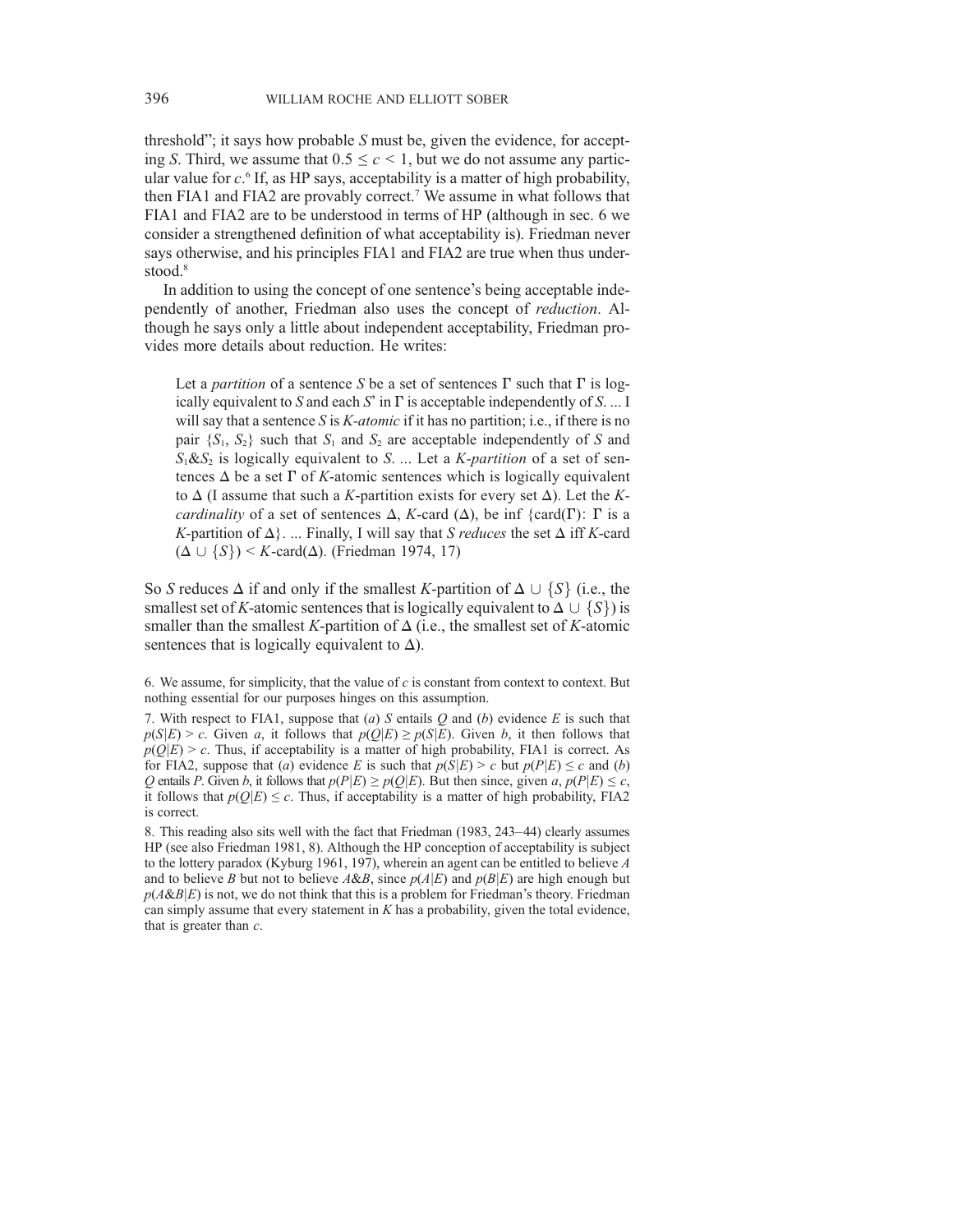We now are in a position to state Friedman's theory of explanation. Let "con<sub>K</sub> $(X)$ " be the set of independently acceptable consequences of X, where each member of  $con_K(X)$  is acceptable independently of each of the others and of  $X$  as well. Here's the theory:

**Friedman on Explanation (FE)** X explains Y if and only if (i) X entails Y, (ii) Y is acceptable independently of X, and (iii) X reduces  $con_K(X)$ .<sup>9</sup>

We note that X is not a member of  $con_K(X)$ . This follows from the fact that independent acceptability is irreflexive. Take some sentence  $X$ . Since  $X$  entails itself, it follows, by FIA1, that  $X$  is not acceptable independently of itself.

To help make Friedman's theory comprehensible, we turn to a toy example. Initially, at time  $t_1$ , K's membership is restricted to  $L_1$ ,  $L_2$ , and their consequences, where  $L_1$  and  $L_2$  are acceptable independently of each other. Suppose that the total evidence available at  $t_1$  is restricted to  $E_1$  and  $E_2$ , where  $E_1$  makes  $L_1$  acceptable but does not make  $L_2$  acceptable, and  $E_2$ makes  $L_2$  acceptable but not  $L_1$ . In other words,  $p(L_1|E_1) > c$  but  $p(L_2|E_1) \leq$ c, and  $p(L_2|E_2) > c$  but  $p(L_1|E_2) \le c$ .<sup>10</sup> Law  $L_3$  entails each of  $L_1$  and  $L_2$ , but  $p(L|E_1) \le c$  and  $p(L|E_2) \le c$ . Then later at time  $t_2$  ev $p(L_3|E_1) \leq c$ ,  $p(L_3|E_2) \leq c$ , and  $p(L_3|E_1\&E_2) \leq c$ . Then later, at time  $t_2$ , evidence  $E_3$  is obtained and  $p(L_3|E_3) > c$ , so, at  $t_2$ , K's membership is restricted to  $L_1$ ,  $L_2$ ,  $L_3$ , and their consequences. Does  $L_3$ , at  $t_2$ , explain  $L_1$ ?

Law  $L_3$  entails  $L_1$ , and since  $p(L_1|E_1) > c$  but  $p(L_3|E_1) \leq c, L_1$  is acceptable independently of  $L_3$ .<sup>11</sup> Thus, conditions i and ii in FE are satisfied. Now consider condition iii. This condition is satisfied if and only if the smallest K-partition of con<sub>K</sub>(L<sub>3</sub>)  $\cup$  {L<sub>3</sub>} (i.e., the smallest set of K-atomic sentences that is logically equivalent to  $con_K(L_3) \cup \{L_3\}$  is smaller than the smallest K-partition of con<sub> $K$ </sub> $(L_3)$  (i.e., the smallest set of K-atomic sentences that is logically equivalent to  $con_K(L_3)$ ). Suppose that each of  $L_1$ ,  $L_2$ , and  $L_3$  is *K*-atomic. Then, since  $L_3$  is a member of  $con_K(L_3) \cup \{L_3\}$  but is not a member of con<sub>K</sub>(L<sub>3</sub>), the smallest K-partition of con<sub>K</sub>(L<sub>3</sub>)  $\cup$  {L<sub>3</sub>} is {L<sub>3</sub>}, whereas

9. Friedman (1974, 17-18) modifies FE so that it implies that if  $X$  explains  $Y$ , then  $X&Z$ explains  $Y$  for any sentence  $Z$  that is acceptable independently of  $X$  and of  $Y$ . We find this principle that Friedman seeks to accommodate implausible, since Z could be entirely irrelevant to X and to Y. Because of this, and because all of our main critical points about FE unmodified carry over to FE when modified, we will focus on FE unmodified. We have more to say about explanatory relevance in the next section.

10. In addition, we will assume that  $p(L_1|E_1\&E_2) = p(L_1|E_1)$  and  $p(L_2|E_1\&E_2) =$  $p(L_2|E_2)$ .

11. This illustrates the fact that independent acceptability is not symmetric. Law  $L_1$  is acceptable independently of  $L_3$ . But, as  $L_3$  entails  $L_1$ , it follows by FIA1 that  $L_3$  is not acceptable independently of  $L<sub>1</sub>$ . It does not follow, of course, and it is not true, that independent acceptability is antisymmetric.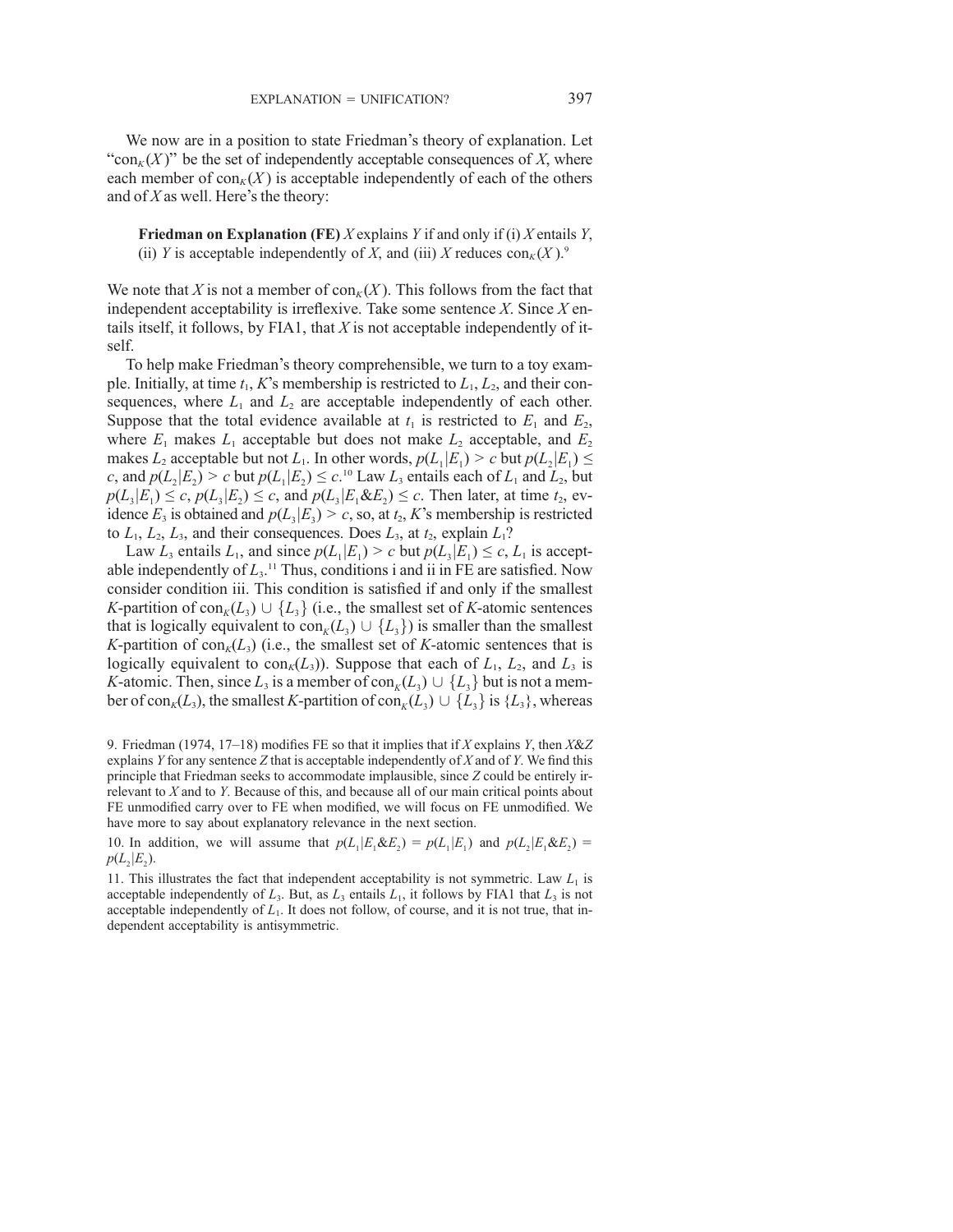the smallest K-partition of  $con_K(L_3)$  is  $\{L_1, L_2\}$ . Given this, and given that  $\{L_3\}$  is smaller than  $\{L_1, L_2\}$ , it follows that  $L_3$  reduces con<sub>K</sub>( $L_3$ ). So, by FE,  $L_3$  explains  $L_1$ . This is just as it should be, according to Friedman.

Now consider a different question: Does  $L_1 \& L_2$  explain  $L_1$ ? The conjunction  $L_1 \& L_2$  entails  $L_1$ , and since  $L_1$  is acceptable independently of  $L_2$ , and since  $L_1 \& L_2$  entails  $L_2$ , it follows, by FIA2, that  $L_1$  is acceptable independently of  $L_1 \& L_2$ . So conditions i and ii in FE are satisfied. However, condition iii is not satisfied. It might seem otherwise, since it might seem that the smallest K-partition of  $con_K(L_1\&L_2) \cup \{L_1\&L_2\}$  is  $\{L_1\&L_2\}$ , whereas the smallest K-partition of  $con_K(L_1\&L_2)$  is  $\{L_1, L_2\}$ . However,  $L_1\&L_2$  is not K-atomic, since  $L_1 \& L_2$  is logically equivalent to  $\{L_1, L_2\}$  each member of which is acceptable independently of  $L_1 \& L_2$ . Thus,  $\{L_1 \& L_2\}$  is not a K-partition of con<sub>k</sub>(L<sub>1</sub>&L<sub>2</sub>)  $\cup$  {L<sub>1</sub>&L<sub>2</sub>}. The smallest K-partition of con<sub>k</sub>(L<sub>1</sub>&L<sub>2</sub>)  $\cup$  ${L_1 \& L_2}$  is simply  ${L_1, L_2}$ . Thus, the smallest K-partition of con $K(L_1 \& L_2)$   $\cup$  ${L_1 \& L_2}$  and the smallest K-partition of  $con_K(L_1 \& L_2)$  are one and the same set. So  $L_1 \& L_2$  does not reduce  $con_K(L_1 \& L_2)$ , and thus, by FE,  $L_1 \& L_2$  does not explain  $L_1$ . This too is just as it should be, as Friedman (1974, 18) notes: conjunctions never explain their conjuncts.

Our toy example is just an example, but our main points about it generalize. First, if  $X$  is  $K$ -atomic and has at least two independently acceptable consequences, then the smallest K-partition of  $con_K(X) \cup \{X\}$  is  $\{X\}$ , whereas the smallest K-partition of  $con_k(X)$  has at least two members, and so X reduces con<sub>K</sub> $(X)$ . Second, if X is an *n*-fold conjunction and each conjunct is acceptable independently of the others, then the smallest K-partition of  $con_K(X) \cup \{X\}$  and the smallest K-partition of  $con_K(X)$  are one and the same set—the set of X's conjuncts—and thus X does not reduce  $con_K(X)$ .

The first of these points can be strengthened:  $X$  is  $K$ -atomic and has at least two independently acceptable consequences if and only if the smallest K-partition of  $con_K(X) \cup \{X\}$  is  $\{X\}$ , whereas the smallest K-partition of  $con_K(X)$  has at least two members, and so X reduces  $con_K(X)$ .<sup>12</sup> This means that the only way for X to reduce  $con_K(X)$  is for X to be K-atomic and have

<sup>12.</sup> The left-to-right part of this biconditional is simply the point to be strengthened. The right-to-left part can be established via its contrapositive. Suppose, first, that  $X$  is not  $K$ atomic. Then there is a set  $\Gamma = \{A_1, A_2\}$  such that (i)  $\Gamma$  is logically equivalent to X and (ii) each of  $A_1$  and  $A_2$  is acceptable independently of X. Since  $\Gamma$  is logically equivalent to X, it follows that X entails each of  $A_1$  and  $A_2$ . But then, given that each of  $A_1$  and  $A_2$  is acceptable independently of X, it follows that each of  $A_1$  and  $A_2$  is a member of con<sub>K</sub>(X). Given this, and given that  $\Gamma$  is logically equivalent to X, it follows that con<sub>K</sub>(X) entails X. It is also the case, of course, that X entails  $con_K(X)$ . Thus, X is logically equivalent to con<sub>K</sub>(X). But then any K-partition of con<sub>K</sub>(X) is also a K-partition of con<sub>K</sub>(X)  $\cup$  {X} and vice versa. Hence, the smallest K-partition of  $con_k(X) \cup \{X\}$  and the smallest K-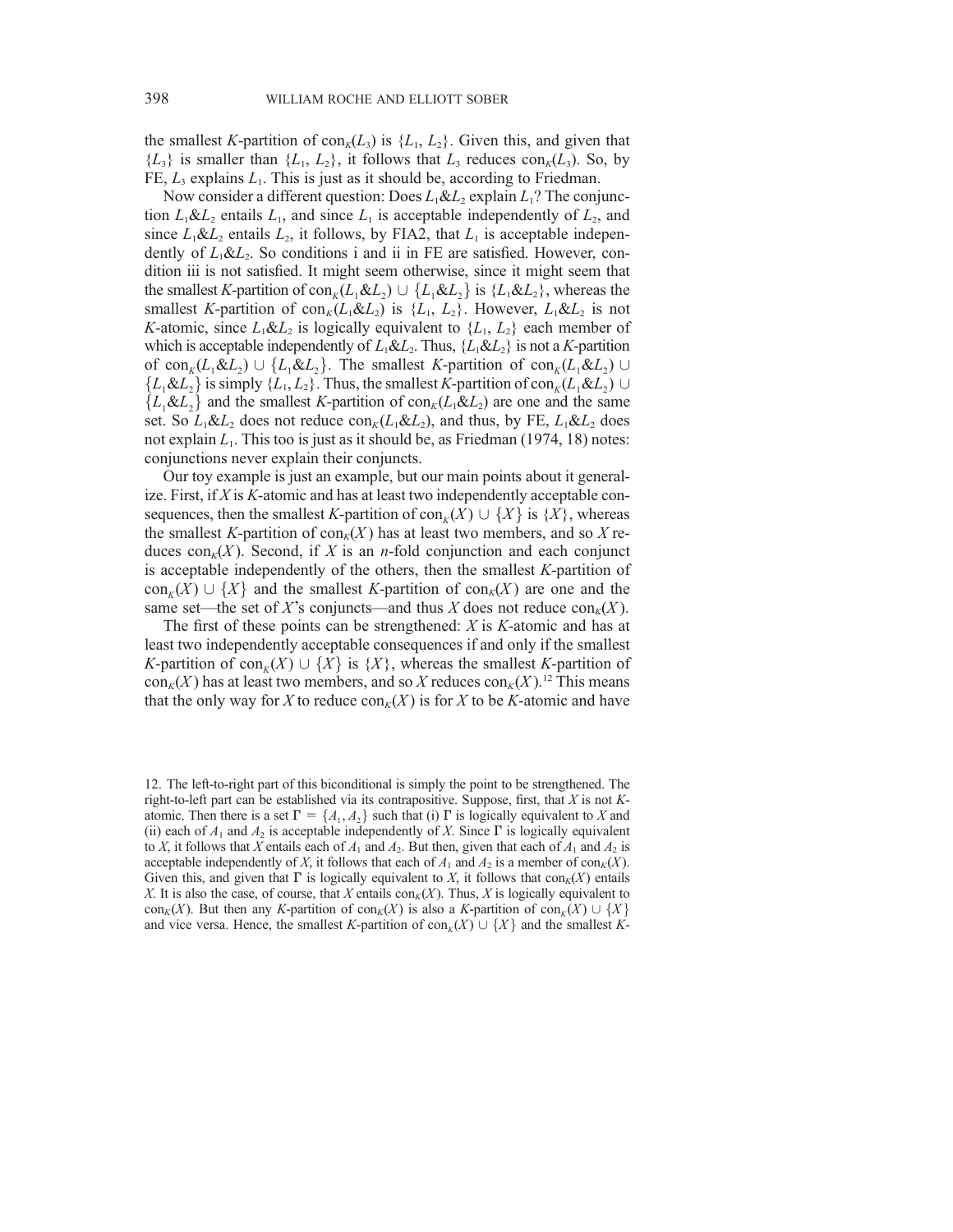at least two independently acceptable consequences. It follows that FE can be reformulated as:

**Friedman on Explanation\*** (FE\*) X explains Y if and only if (i) X entails Y, (ii) Y is acceptable independently of X, (iii) X is K-atomic, and (iv) X has two or more consequences that are acceptable independently of X and of each other.

We hope that FE\* makes it clear, in our toy example, why Friedman's theory delivers the verdict that  $L_3$  explains  $L_1$  but  $L_1 \& L_2$  does not. The problem with  $L_1 \& L_2$  is that it is not K-atomic.

We mentioned in section 1 that Friedman's theory is superior to Kitcher's in at least one important respect. The point we had in mind involves a good objection that Woodward (2003, 2014) makes to Kitcher's theory: the theory entails that explanation is "winner-takes-all." That is, according to Kitcher's theory, if X explains Y, then there is no  $X^*$  distinct from X such that  $X^*$  also explains Y. Friedman's theory is not subject to this objection. This can be seen by adding to our toy example. Suppose that  $L_6$ , which is Katomic, comes to be accepted, where  $L_6$  entails each of  $L_3$ ,  $L_4$ , and  $L_5$  and where  $L_3$ ,  $L_4$ , and  $L_5$  are each acceptable independently of  $L_6$ . It is still the case that  $L_3$  entails  $L_1$ ,  $L_1$  is acceptable independently of  $L_3$ ,  $L_3$  is Katomic, and  $L<sub>3</sub>$  has at least two independently acceptable consequences. Hence, by Friedman's theory,  $L_3$  still explains  $L_1$  after  $L_6$  makes its appearance. It is also true, according to Friedman's theory, that  $L_6$  explains  $L_1$ . This is because  $L_6$  entails  $L_1$  (given that entailment is transitive),  $L_1$  is acceptable independently of  $L_6$  (given FIA2),  $L_6$  is K-atomic (by hypothesis), and  $L_6$ has at least two independently acceptable consequences (given that  $L_1, L_2$ ,  $L_3$ ,  $L_4$ , and  $L_5$  are each acceptable independently of  $L_6$ ). So, contra the idea that explanation is winner-takes-all,  $L_1$  is explained both by  $L_3$  and by  $L_6$ .

We turn now to Kitcher's critique of FE. The fact that Friedman's theory is superior to Kitcher's theory in at least one important respect makes it all the more important to ask whether Kitcher's critique of FE is merely technical or, instead, is a stake through the heart of Friedman's whole approach.

partition of  $con_K(X)$  are one and the same set. Hence, X does not reduce  $con_K(X)$ . Kitcher (1976, 209) gives an argument along these lines. Suppose, second, that X is K-atomic but does not have at least two independently acceptable consequences. Then either (a) con<sub>K</sub>(X) is empty or (b) con<sub>K</sub>(X) has just one member. If a, then, trivially, it is not the case that the smallest K-partition of  $con_K(X)$  has at least two members. If b, then there is a K-partition of  $\text{con}_K(X)$  consisting of just the sentence in  $\text{con}_K(X)$ , and thus it is not the case that the smallest K-partition of  $con_K(X)$  has at least two members. Either way, it is not the case that the smallest K-partition of  $con_K(X)$  has at least two members.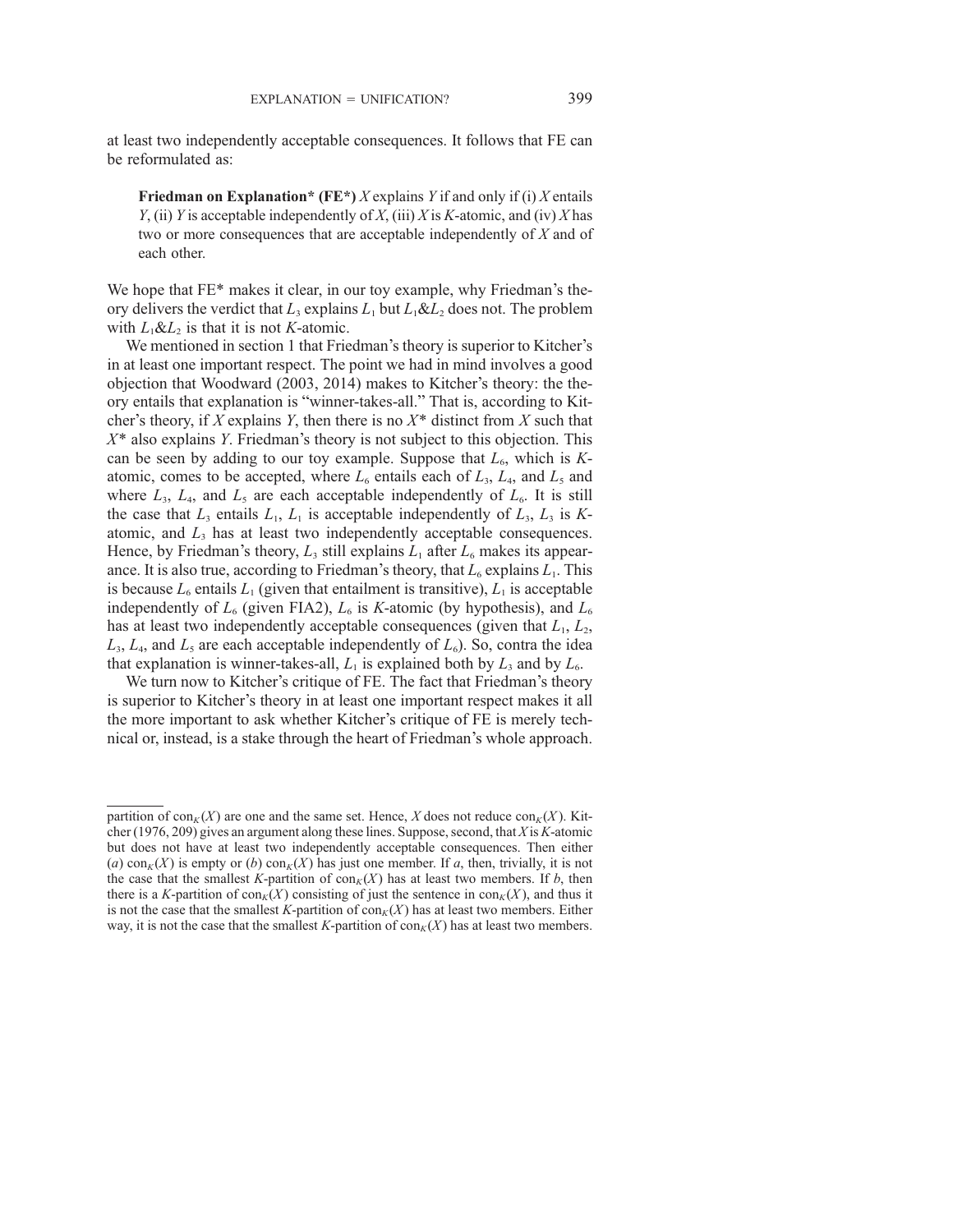3. Kitcher's Critique of FE. Kitcher's critique of FE begins with a point that is clearly correct: FE, which is equivalent to FE\*, implies that only Katomic sentences can be explanatory. Kitcher argues that this consequence is a problem for Friedman's theory, since some conjunctions of independently acceptable sentences have explanatory power. He gives as an example the conjunction of the Boyle-Charles law  $(B)$  and the first law of thermodynamics  $(T)$ . Laws  $B$  and  $T$  are acceptable independently of each other. Given this, and given that  $B\&T$  entails each of B and T, it follows by FIA2 that each of  $B$  and  $T$  is acceptable independently of  $B&T$ . This means that  ${B, T}$  is a partition of B&T, and thus B&T is not K-atomic. And yet B&T has explanatory power; for example,  $B\&T$  explains the law of adiabatic expansion of an ideal gas.

Kitcher's critique of FE is decisive; FE is false. However, it does not follow that Friedman's core idea—that explanation is a matter of unification which in turn is a matter of reducing the number of independently acceptable sentences in K—is false. FE is just one way of fleshing out Friedman's core idea. Perhaps there is an alternative development of this core idea that allows conjunctions of independently acceptable sentences to have explanatory power. But not just any such alternative formulation will do. What is needed is an alternative formulation according to which conjunctions of independently acceptable sentences can be explanatory, but conjunctions whether of independently acceptable sentences or not—cannot explain their conjuncts.

Below we give an alternative formulation of exactly that sort. But first we need to state a stipulative definition, one in which we define what we mean by "relevant entailment" (r-entailment) in terms of classical entailment (centailment):

**Relevant Entailment (RE)** X r-entails Y if and only if (i) X c-entails Y, and (ii) for each occurrence of a nonlogical term  $t$  in  $X$ , there is at least one term  $t^*$  (where t and  $t^*$  are of the same grammatical type) such that  $X^*$  (the result of substituting  $t^*$  for that occurrence of t in X) fails to centail Y.

For example, let  $X = [(F \supset G)\&F]$  and  $Y = G$ . Condition i holds since X c-entails Y If the first occurrence of "F" in X is replaced by "H" then the c-entails Y. If the first occurrence of " $F$ " in X is replaced by " $H$ ," then the result is  $X^* = [(H \supset G)\&F]$ , which does not c-entail Y. The same point holds for the occurrence of "G" in X and also for the second occurrence holds for the occurrence of "G" in  $X$  and also for the second occurrence of " $F$ " in X. So condition ii holds. Thus, X r-entails Y. For a second example, let  $X = [F \& G]$ <br>of "G" in X is let  $X = [F \& G]$  and  $Y = F$ . Here too condition i holds. But the occurrence of "G" in X is irrelevant in that, for any  $H, X^* = [F \& H]$  c-entails Y. So condition is does not hold and thus X fails to r-entail Y. With r-entailments condition ii does not hold, and thus  $X$  fails to r-entail  $Y$ . With r-entailments,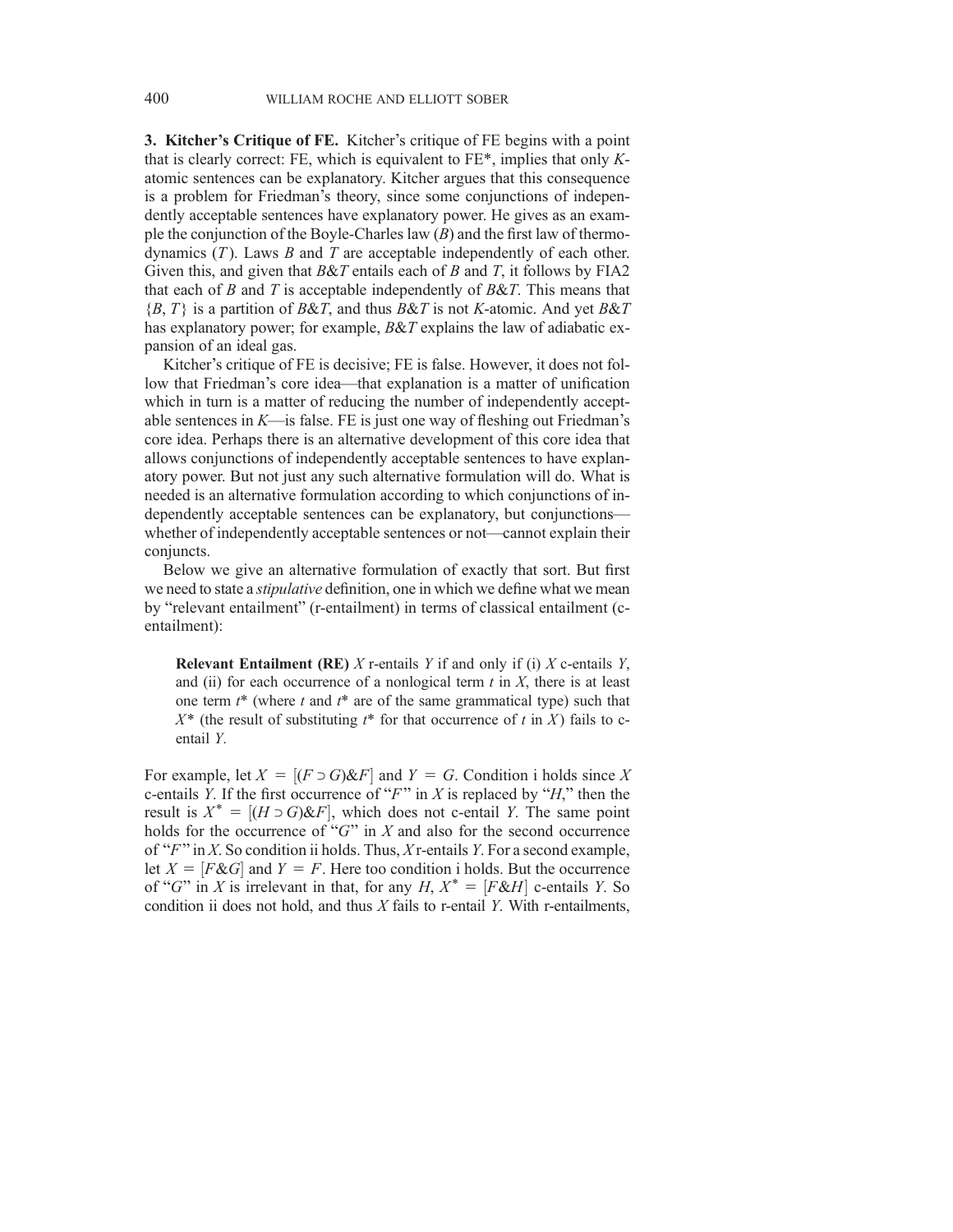as opposed to mere c-entailments, there are no logically irrelevant, or idle, occurrences of nonlogical terms.13

With "r-entailment" thus defined, we can reformulate Friedman's theory of explanation (FE):

Friedman on Explanation\*\* (FE\*\*)  $X$  explains  $Y$  if and only if (i)  $X$  rentails Y, (ii) Y is acceptable independently of X, and (iii) X reduces  $con^*_{K}$  $(X)$ .

Here  $\text{con*}_{K}(X)$  is the set of independently acceptable sentences r-entailed by  $X$ .

No conjunction r-entails its conjuncts. So FE\*\* resembles FE in that both imply that no conjunction explains its conjuncts. But FE\*\*, unlike FE, implies that conjunctions of independently acceptable sentences can be explanatory. Suppose, modifying our toy example a bit, that  $L_4$ ,  $L_5$ , and  $L_6$  are each independently acceptable sentences r-entailed by  $L_1 \& L_2$ . Then the smallest K-partition of con<sup>\*</sup><sub>K</sub>( $L_1\&L_2$ )  $\cup$  { $L_1\&L_2$ } is { $L_1, L_2$ }, whereas the smallest K-partition of con<sup>\*</sup><sub>K</sub>( $L_1$ & $L_2$ ) includes at least  $L_4$ ,  $L_5$ , and  $L_6$ . It follows that  $L_1 \& L_2$  reduces con<sup>\*</sup><sub>K</sub>( $L_1 \& L_2$ ) and thus explains each of  $L_4$ ,  $L_5$ , and  $L_6$ . The same seems to be true of Kitcher's example concerning the Boyle-Charles law  $(B)$ , the first law of thermodynamics  $(T)$ , and the law of adiabatic expansion of an ideal gas  $(A)$ . Conjunction  $B\&T$  r-entails A, which is acceptable independently of B&T, and, assuming that  $\text{con}^*$ <sub>K</sub>(B&T) has at least two members in addition to A, B&T reduces con\* $K(B&T)$ . Hence, B&T explains A along with each of the other members of  $\text{con}_{K}(B\&T)$ .

This shows that there is a way to flesh out Friedman's core idea so that a conjunction of independently acceptable sentences can explain and so that, at the same time, no conjunction can explain its conjuncts. The trick is to use r-entailment instead of c-entailment.

It should be noted that there is independent reason to use r-entailment when developing a deductivist theory of explanation. If  $X$  c-entails  $Y$  but does not r-entail Y, then  $X$  involves a kind of irrelevancy. That  $X$  can classically entail Y without explaining  $Y$  (owing to the fact that  $X$  includes explanatorily irrelevant information) is a familiar point in the literature on explana-

<sup>13.</sup> RE places no restrictions on Y when the question is whether  $X$  r-entails Y. However, if desired, RE could be modified so that there is a restriction on Y similar to the one on X. See Schurz and Lambert (1994, 89) on "relevant conclusions." There are some similarities between r-entailment and entailment as understood in "relevance logic"; see Mares (2014) for an introduction to the latter. However, there are also some crucial differences. One concerns conjunctions and their conjuncts. Relevance logic (or at least standard varieties thereof) affirms that a conjunction entails its conjuncts, but our concept of r-entailment denies this.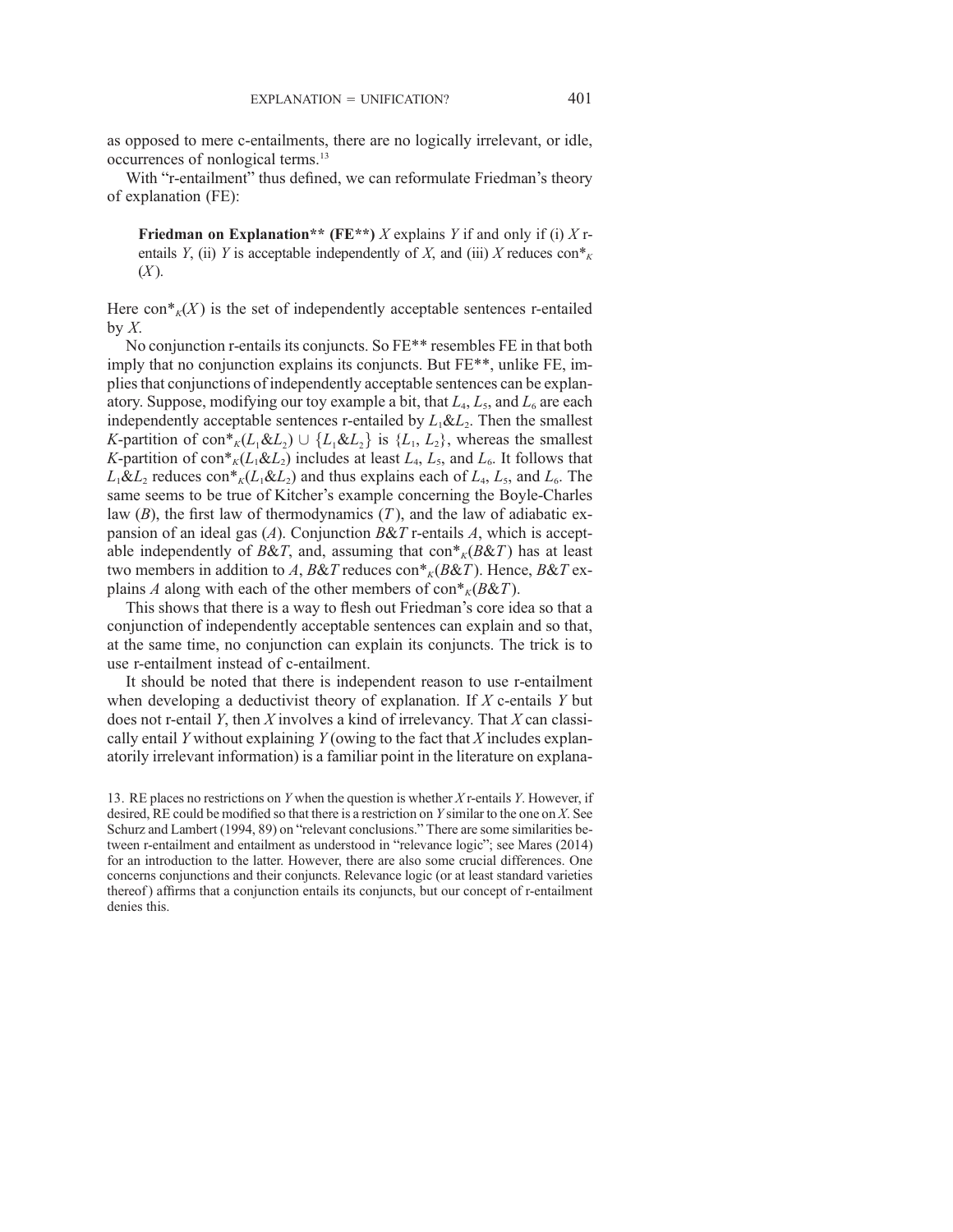tion. Think, for example, of Kyburg's (1965) discussion of a hexed piece of salt that dissolves in water, Salmon's (1971, 34) discussion of a man who takes birth control pills and never becomes pregnant, and Putnam's (1975, 295–97) discussion of a peg that fits through one hole in a board but not through another.<sup>14</sup>

Of course, it is possible that FE\*\* has a technical flaw of some sort. However, if that turns out to be so, we see no reason to assume that there can be no technical fix in the offing. Regardless, we now want to return to FE and focus on cases in which  $X$  is not a conjunction. If FE is problematic in the way it applies to those cases, this not only tells against the specifics of FE but also, and more importantly, against the underlying idea that explanation is a matter of unification which in turn is a matter of reducing the number of independently acceptable sentences in  $K$ .<sup>15</sup>

4. A New Objection to Friedman's Theory. Consider two situations in which you might find yourself. In both,  $K$ 's membership is restricted to  $L_1, L_2, L_3$ , and their consequences, where  $L_1, L_2$ , and  $L_3$  are each K-atomic. Law  $L_3$  entails each of  $L_1$  and  $L_2$  (but not vice versa). The situations are different in the following respect:

**Situation 1.** Laws  $L_1$  and  $L_2$  are acceptable independently of each other and independently of  $L_3$ , in that there is evidence  $E_1$  that makes  $L_1$  acceptable but does not have this impact on  $L_2$  or on  $L_3$ , and there is evidence  $E_2$ that makes  $L_2$  acceptable but does not have that impact on  $L_1$  or on  $L_3$ . Law  $L_3$  is also a member of K, and so there is evidence  $E_3$  that renders it acceptable.

**Situation 2.** The only evidence on hand is  $E_3$ , which renders  $L_3$  acceptable and therefore has the same impact on  $L_1$  and on  $L_2$ .

14. However, FE\*\* goes contrary to an idea that Friedman considered, which we discussed in n. 9. We are not the first to have proposed a modification of FE. Gemes (1994) distinguishes between a sentence's consequences and a sentence's content parts, where all content parts are consequences but not vice versa, and argues that it would better serve Friedman's purposes to define K-atomicity in terms of a sentence's content parts. This may be true, but, by itself, Gemes's proposed modification would not blunt Kitcher's critique. For, even on Gemes's suggested alternative definition of K-atomicity, no conjunction is K-atomic. The key feature of our proposed modification of FE is that it allows for  $X$  to explain  $Y$  even if  $X$  is not  $K$ -atomic.

15. We want to return to FE, and set aside FE\*\*, because FE is less complicated and because our discussion below in secs. 4 and 5 of how FE applies to cases in which  $X$ (a putative explanans) is K-atomic carries over to alternative ways of fleshing out Friedman's core idea. The point of constructing FE\*\* was to show that Kitcher's critique of FE, although decisive, does not get to the heart of the matter.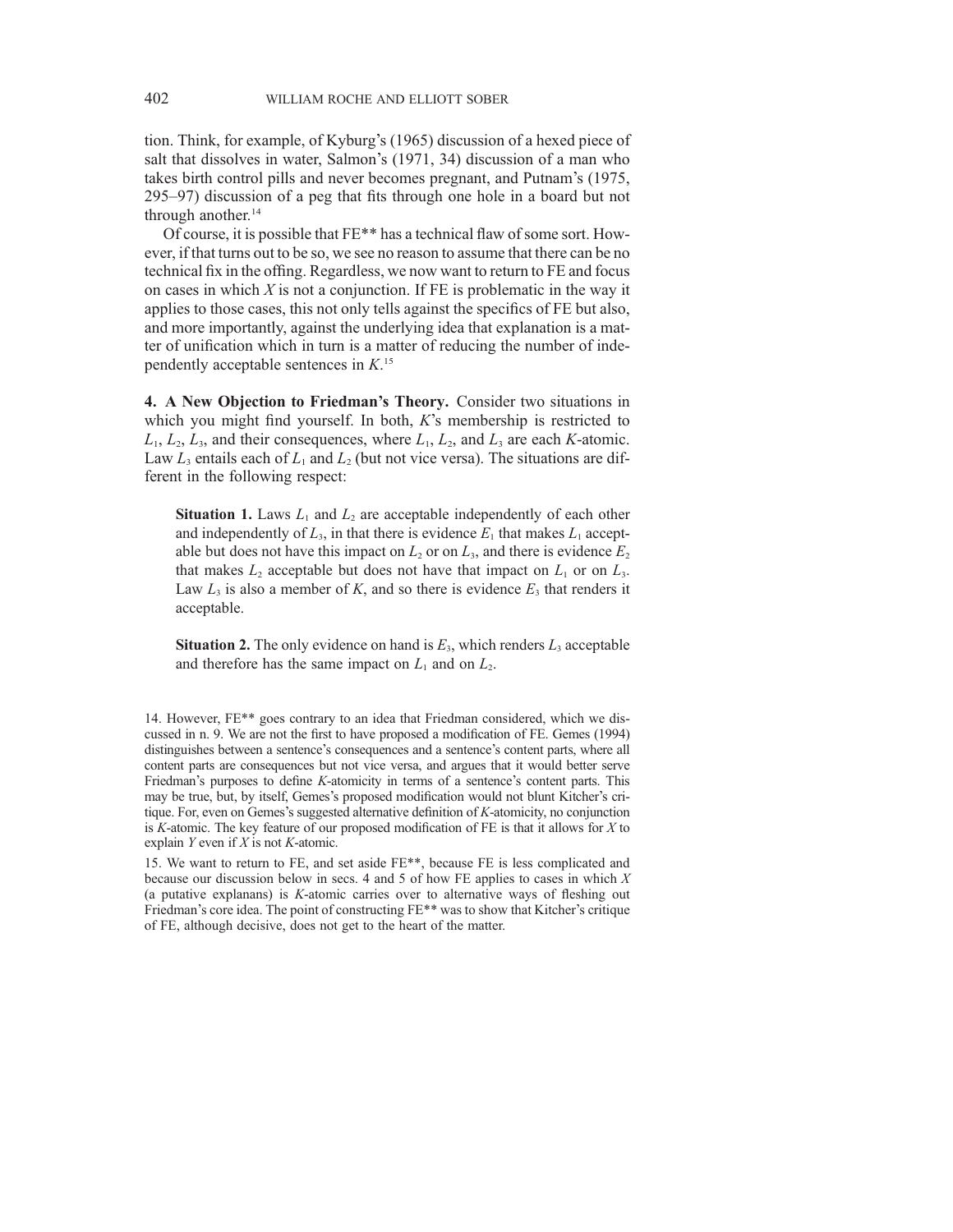FE implies that whether  $L_3$  explains  $L_1$  depends on whether you are in situation 1 or situation 2. In situation 1,  $L_1$  is acceptable independently of  $L_3$ , and  $L_3$  has two independently acceptable consequences, so  $L_3$  explains  $L_1$ . In situation 2,  $L_1$  is not acceptable independently of  $L_3$ , and  $L_3$  has no independently acceptable consequences, so  $L_3$  does not explain  $L_1$ . According to FE, whether  $X$  explains  $Y$  depends on the evidence you have. Of course, whether you are justified in believing that  $L_3$  explains  $L_1$  depends on your evidence. However, our contention is that whether  $L_3$  in fact explains  $L_1$ should not depend on the evidence you happen to have.<sup>16</sup> There is a related point. Suppose you are in situation 1, whereas your twin is in situation 2. FE says that  $L_3$  explains  $L_1$  for you but not for your twin. This too is problematic for FE. Whether  $L_3$  explains  $L_1$  should not be agent relative in this sense.

Here we concur with a good point that Friedman himself makes—that an adequate theory of explanation should have the consequence that whether  $X$ explains Y should be an objective matter of fact: "It should be objective what counts as an explanation should not depend on the idiosyncracies and changing tastes of scientists and historical periods. It should not depend on such nonrational factors as which phenomena one happens to find somehow more natural, intelligible, or self-explanatory than others. . . . If there is some objective and rational sense in which scientific theories explain, a philosophical theory of explanation should tell us what it is" (1974, 14). Friedman is right, but we think he should have gone farther and insisted that whether  $X$ explains Y depends not at all on what sort of evidence an agent happens to have for  $X$  and  $Y<sup>17</sup>$ 

16. Our point is related to Salmon's (1989) worry that there are no K-atomic sentences. He develops his idea by focusing on sentences of the form  $(x)(Fx \supset Gx)$ . The worry is that  $\Gamma = \{(x)([Fx\&Hx] \supset Gx), (x)([Fx\& \sim Hx] \supset Gx)\}$  is a partition of  $(x)(Fx \supset Gx)$ ,<br>and thus  $(x)(Fx \supset Gx)$  is not K-atomic. Salmon reports that Friedman responded to this and thus  $(x)(Fx \supset Gx)$  is not K-atomic. Salmon reports that Friedman responded to this worry (in personal correspondence) as follows: "The problem you raise . . . is just the kind of problem I had in mind in requiring that a partition of a sentence S consist of sentences that are acceptable independently of S. In your case, it would seem in general that our ground for accepting the two conjuncts is just that they follow from 'All F are G.' If, on the other hand, we have grounds for accepting the two conjuncts independently—by testing for the two conjuncts directly, say—then it would seem that 'All F are G' is in no way an explanation of the two, but just a summary of what we already know" (97). Salmon argues in response that Friedman's proposed solution makesK-atomicity unacceptably subjective. We agree. But there is more. Friedman's proposed solution, it seems, is that if the members of  $\Gamma$  are not acceptable independently of  $(x)(Fx \supset Gx)$ , then  $(x)(Fx \supset Gx)$  explains the members of  $\Gamma$ , whereas if the members of  $\Gamma$  are acceptable independently of  $(x)(Fx \supset Gx)$ , then  $(x)(Fx \supset Gx)$  does not explain the members of  $\Gamma$ . This is inconsistent with Friedman's own theory, for if the members of  $\Gamma$  are not acceptable independently of  $(x)(Fx \supset Gx)$ , then by FE it follows that  $(x)(Fx \supset Gx)$  does not explain the members of  $\Gamma$ .

17. There is a different argument for thinking that Friedman's use of the concept of acceptability introduces an objectionably subjective element into the theory of explana-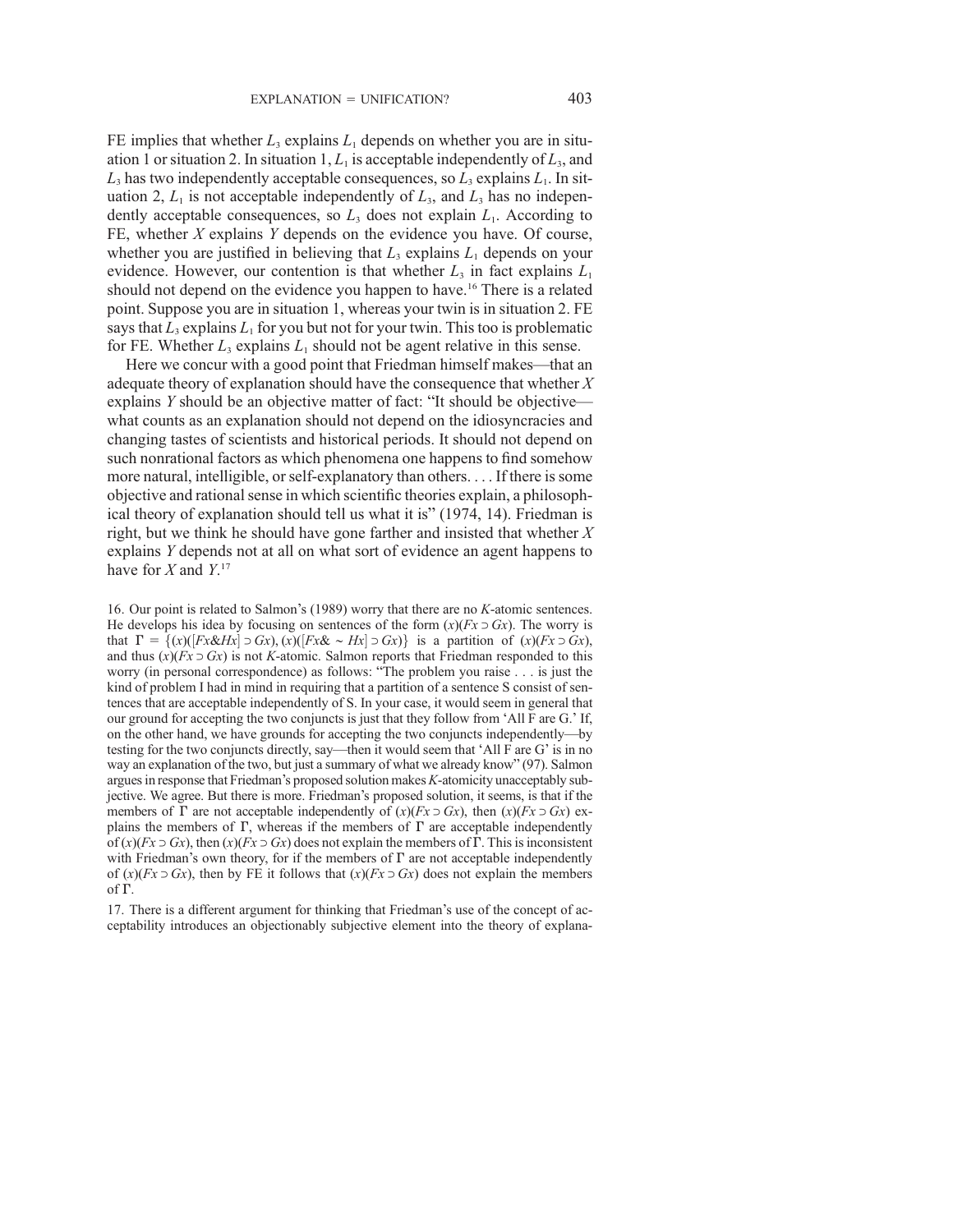We have faulted Friedman's theory for making the question of whether law X explains laws Y and Z depend on the kind of evidence an agent has for X, Y, and Z. The sort of agent independence we endorse is a consequence of most theories of explanation, starting with Hempel's, but is there an argument for thinking that this usual assumption is right? In the case of causal explanations of token events, the case for agent independence seems pretty clear. Whether one token event caused another depends not at all on whether anyone has evidence that these events occurred or were causally related. Causal facts existed aplenty long before scientists discovered them, and there are causal facts that scientists have yet to discover and some that scientists probably never will. And yet, in all these cases, it is true that one token event explains another, whether or not anyone knows that the events are so related. We feel that this fact about causal explanation provides a prima facie argument for the thesis that whether one law explains two or more other laws does not depend on anyone's having evidence that the laws are true.

This argument can be supplemented with another. Consider any case in which it is uncontroversial that a given law explains one or more other laws. When you look at the explanation, you will usually see that it takes the form of a derivation. The derivation need not mention the evidence that supports the explaining law and the evidence that supports the laws that are being explained. In the derivation you see that the one law entails the others and that the character of the derivation is what allows the one law to explain the others. This does not mean that every derivation is an explanation. However, some are, and the fact that explanatory derivations do not need to cite evidence for the laws that figure in premises and conclusions provides a strong reason for thinking that the explanation relation does not depend on anyone's having evidence for the laws' being true.

It may be objected that this criticism of Friedman's theory misses the mark, since Friedman talks about the law-like sentences that are accepted "by the scientific community," not by an individual scientist. This objection fails, however, since our point can be frameshifted. Whether one proposition explains another should not depend on how a given scientific community obtained its evidence for those propositions. In addition, there need be no uniform pattern by which the members of a scientific community obtain their evidence; when some scientists in the community are in situation 1 while others are in situation 2, it may be an unacceptable simplification to talk about "the" situation in which the community finds itself.

tion. For a proposition H to be acceptable in the light of evidence E,  $p(H|E)$  must be "high enough"—H's probability given  $E$  must exceed the value of some caution threshold c, as HP says. If the value for c in a given context is subjective, then so is rational acceptability and thus so is Friedman's theory.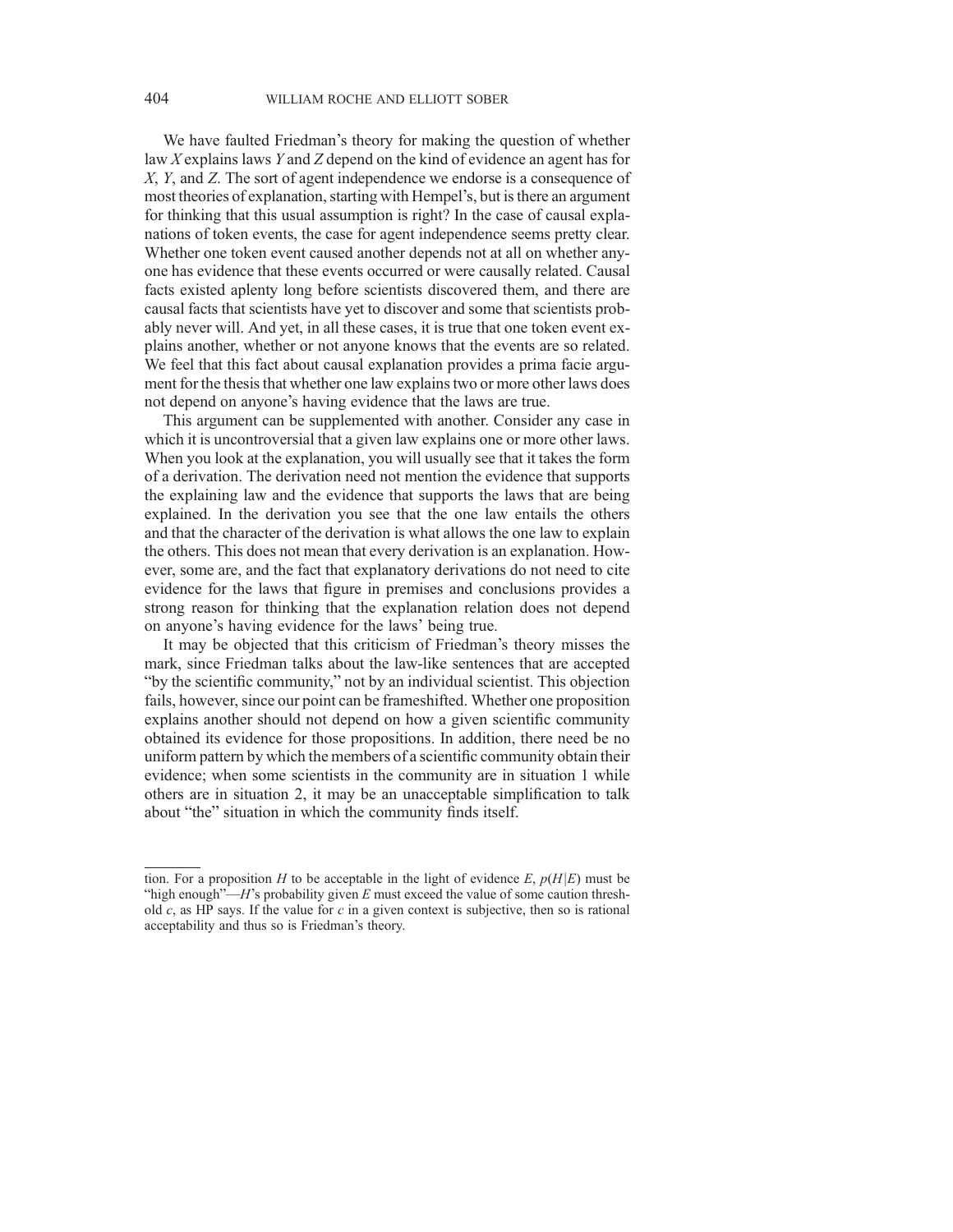5. A New Interpretation of Independent Acceptability. So far we have understood Friedman's concept of independent acceptability as follows:

**Independent Acceptability 1 (IA1)** S is acceptable independently of  $Q$ for agent A at time t if and only if A has evidence E at t,  $p(S|E) > c$ , and  $p(Q|E) \leq c$ , where p is A's probability function at t.<sup>18</sup>

In the light of our criticism of IA1 in the previous section, we want to consider an alternative characterization of independent acceptability:

**Independent Acceptability 2 (IA2)** S is acceptable independently of  $Q$  if and only if, for some p and some E,  $p(S|E) > c$  and  $p(O|E) \leq c$ .

IA2 is like IA1 in that both are based on the high probability criterion for rational acceptability (HP). The key difference is that the right-hand side of IA1 is stronger than the right-hand side of IA2.19

IA2 has the consequence that independent acceptability is not relative to an agent, a time, and the agent's probability function. To see why, let us return to the case of situation 1 and situation 2. In situation 1, there is evidence  $E_1$  that makes  $L_1$  acceptable but does not have this impact on  $L_3$ , and there is evidence  $E_2$  that makes  $L_2$  acceptable but does not have that impact on  $L_3$ . It therefore follows by IA2 that in both situations each of  $L_1$  and  $L_2$  is acceptable independently of  $L<sub>3</sub>$ . This means that if Friedman's theory were understood in terms of IA2, the theory would imply that in both situations  $L_3$  explains  $L_1$  and thus would evade the problem of subjectivity that plagues Friedman's theory when understood in terms of IA1. But is this new formulation of Friedman's theory otherwise adequate?

If FIA1 and FIA2—Friedman's two theses about independent acceptability—are understood in terms of IA2, they say this:

**FIA1**<sub>IA2</sub> If S entails Q, then, for each p and each E, either  $p(S|E) \leq c$  or  $p(Q|E) > c$ .

**FIA2**<sub>IA2</sub> If, for some p and some E,  $p(S|E) > c$  but  $p(P|E) \le c$ , and Q entails P, then, for some p and some E,  $p(S|E) > c$  but  $p(O|E) \leq c$ .

19. We do not claim that IA2 is a plausible interpretation of Friedman's remarks about independent acceptability. The reason we consider IA2 as an alternative conceptualization of independent acceptability is to see whether IA2 would help justify Friedman's core idea.

<sup>18.</sup> Recall that the right-hand side of HP should be understood as short for "either  $E$  is the total evidence available to an agent (or a scientific community) at a time and  $p(S|E) > c$ or  $E$  is a subset of the total evidence  $E^*$  available to an agent (or a scientific community) at a time and both  $p(S|E) > c$  and  $p(S|E^*) > c$ ." IA1 should be understood similarly.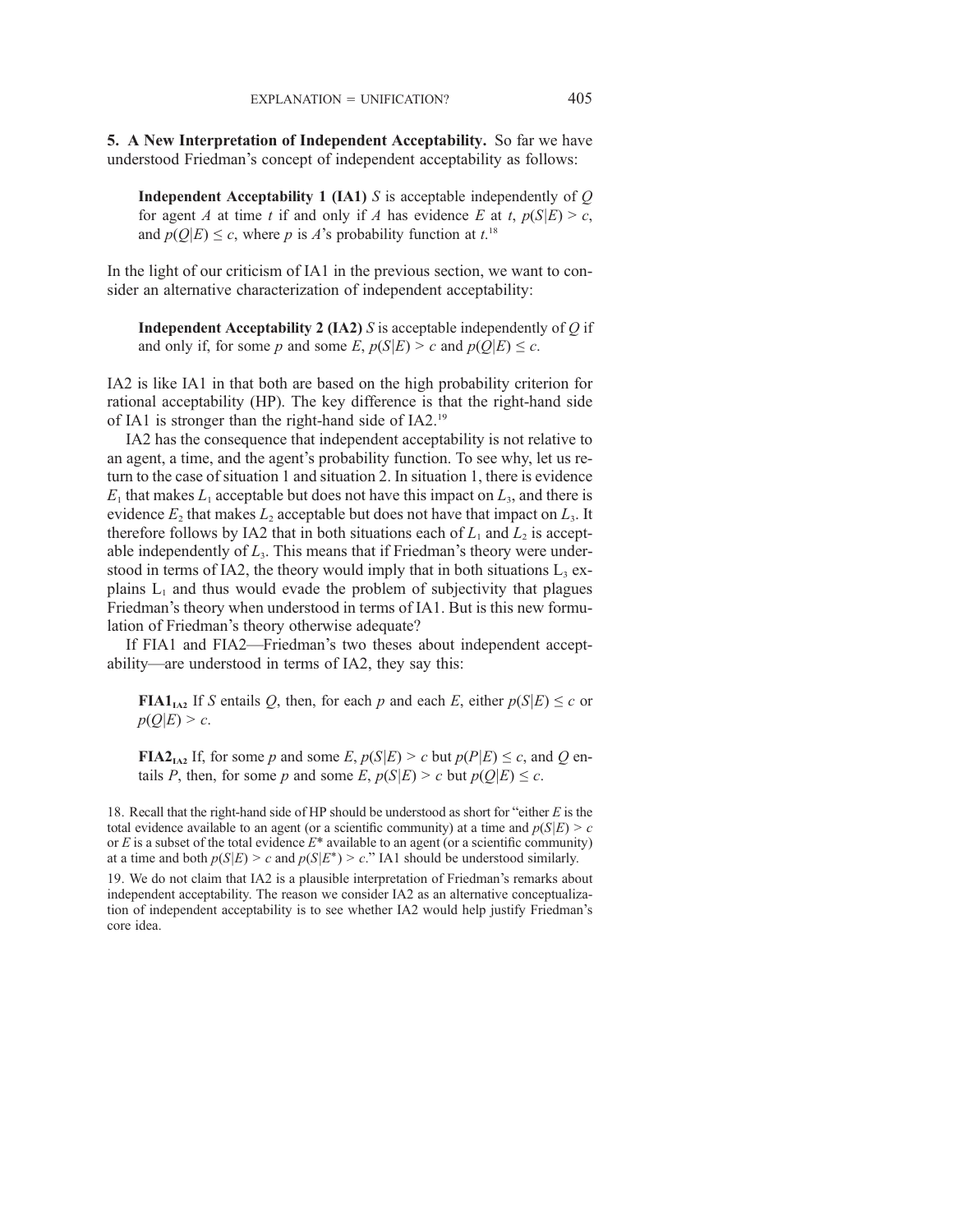$FIA1<sub>IA2</sub>$  and  $FIA2<sub>IA2</sub>$  are both true, given IA2 and the high probability criterion of acceptance (HP).<sup>20</sup> This is good news for Friedman's theory. There is, however, some bad news. It is straightforward to show that:

FIA1 $*_{IA2}$  S is not acceptable independently of Q in the sense of IA2 if and only if S entails Q.

(See app. A for proof.)  $FIA1*_{IA2}$  is similar to but stronger than  $FIA1_{IA2}$ ;  $FIA1*_{IA2}$  says that a fact about entailment is necessary and sufficient for a failure of independent acceptability, whereas  $FIA1<sub>IA2</sub>$  says only that the entailment is sufficient.

FIA1<sup>\*</sup><sub>IA2</sub> poses a problem for Friedman's theory. Let  $S = (x)(Fx \supset Gx)$ and  $\Gamma = \{ (x) ([Fx&Hx] \supset Gx), (x) ([Fx& ~Hx] \supset Gx) \}$ . Neither member of  $\Gamma$  entails S, so by  $FIA1*...$  it follows that each member of  $\Gamma$  is accentable  $\Gamma$  entails S, so by FIA1\*<sub>IA2</sub> it follows that each member of  $\Gamma$  is acceptable independently of S. But then, since S is equivalent to  $\Gamma$ , S is not K-atomic, and so Friedman's theory (FE) entails that S explains nothing. This means that FE, understood in terms of IA2, implies that no universal generalization is K-atomic, and thus no universal generalization explains anything.

This problem generalizes. Any law-like sentence  $L$  is equivalent to a set  $\Gamma = \{L \vee M_1, L \vee M_2, \ldots, L \vee M_n\}$ , where  $\{M_1, M_2, \ldots, M_n\}$  is a partition (of law-like sentences), such that no member of  $\Gamma$  entails L. Thus, by FIA1 $*_{IAS}$ , each member of  $\Gamma$  is acceptable independently of L. It follows that no lawlike sentence is K-atomic, and so FE, understood in terms of IA2, implies that no law-like sentence explains anything.<sup>21</sup>

Recall Friedman's claim that "although every sentence is equivalent to a set of  $n$  independent sentences, it is not the case that every sentence is equivalent to a set of *n* independently acceptable sentences—e.g., the members of the set  $\{P, P \supset S\}$  may not be acceptable independently of S; for our only grounds for accepting  $P \supset S$ , say, might be that it is a consequence of  $S''(1974, 16)$ . This claim is right when understood in terms of IA1, but it is wrong when understood in terms of IA2. For, when IA2 is in play, S is acceptable independently of  $Q$  if and only if S is independent of  $Q$  in that S does not entail Q. This means that FE, understood in terms of IA2, is tan-

20. The arguments given above in n. 7 for FIA1 and FIA2 can be readily adapted to establish  $FIA1<sub>IA2</sub>$  and  $FIA2<sub>IA2</sub>$ .

21. We noted above that our discussion of FE in secs. 4 and 5 carries over to alternative ways of fleshing out Friedman's core idea. There we had in mind, e.g., FE\*\*. Take any two law-like sentences X and Y. Suppose that (i) X r-entails Y and (ii) Y does not entail X and thus is acceptable independently of  $X$ . Then, by  $FE^{**}$ ,  $X$  explains  $Y$  only if  $X$  reduces con<sup>\*</sup><sub>K</sub>(X). It is not the case, though, that X reduces con<sup>\*</sup><sub>K</sub>(X). For, if, as is implied by FE\*\* understood in terms of IA2, no law-like sentence is K-atomic, then there are no Kpartitions, and thus it is false that the smallest K-partition of  $con_K^*(X) \cup \{X\}$  is smaller<br>than the smallest K-partition of  $con^*(X)$ . Thus, by FF\*\*, X does not explain Y than the smallest K-partition of  $\text{con*}_K(X)$ . Thus, by FE\*\*, X does not explain Y.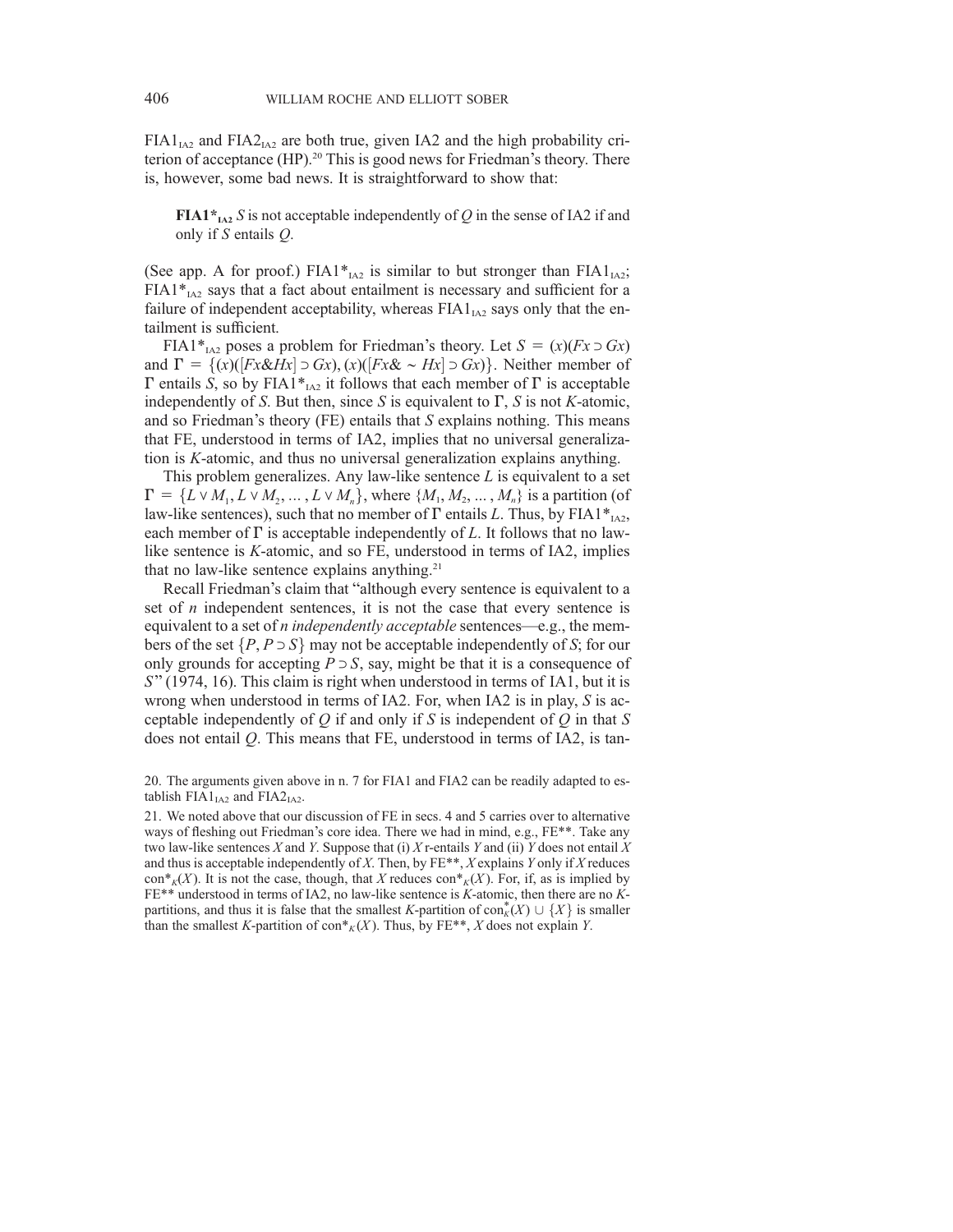tamount to the proposal that Friedman initially considers and immediately rejects that explanation is a matter of reducing the number of independent sentences in K.

Recall the problem with Friedman's initial proposal. It might seem that reduction can be understood in terms of replacing two or more independent sentences with a single sentence. This does not work, though, since B and G can be replaced by  $B&G$ , and yet, clearly,  $B&G$  does not reduce the number of independent sentences in K. A natural reply is that  $B\&G$  is really two independent sentences, because it is logically equivalent to the two-membered set  $\{B, G\}$ . But, as Friedman notes, any sentence is logically equivalent to an  $n$ -membered set of independent sentences. The problem, then, is that if reduction is understood in terms of replacing two or more independent sentences with a single sentence, and if a sentence is really  $n$  sentences provided that it is logically equivalent to an  $n$ -membered set of independent sentences, then no sentence reduces the number of independent sentences in  $K$ , and thus there is no explanation. The objection that Friedman makes to the first proposal he considers is really the same as our objection to FE when it is understood in terms of IA2: if FE is so understood, then no sentence reduces the set of its independently acceptable consequences, and thus there is no explanation.<sup>22</sup>

Would it help Friedman's theory if HP were replaced by an alternative Bayesian conception of acceptability and thus if IA2 were replaced by an alternative Bayesian conception of independent acceptability? We are skeptical. Consider, for example, the following alternative to HP:

22. An anonymous reviewer noted in effect that although  $S = (x)(Fx \supset Gx)$  entails each member of  $\Gamma = \{ (x) ([Fx&Hx] \supset Gx), (x) ([Fx& ~Hx] \supset Gx) \}$ , certain occurrences of<br>nonlogical terms in  $(x) ([Fx&Hx] \supset Gx)$  and  $(x) ([Fx& ~Hx] \supset Gx)$  are idle i.e. Hx and nonlogical terms in  $(x)([Fx\&Hx] \supset Gx)$  and  $(x)([Fx\& \sim Hx] \supset Gx)$  are idle, i.e., Hx and  $\sim Hx$ . Let us say that although S entails each member of  $\Gamma$  it is not the case that S  $-Hx$ . Let us say that although S entails each member of  $\Gamma$ , it is not the case that S  $r^*$ -entails each member of  $\Gamma$ . A proponent of FE could modify FE so that a sentence S is K-atomic only if there is no set  $\Gamma = \{S_1, S_2\}$  such that (i)  $\Gamma$  is logically equivalent to S, (ii) S r\*-entails each member of  $\Gamma$ , and (iii) each of  $S_1$  and  $S_2$  is acceptable independently of S. If FE were thus modified, then although  $\Gamma$  is logically equivalent to S, and although each of  $(x)([Fx&Hx] \supset Gx)$  and  $(x)([Fx& ~Hx] \supset Gx)$  is acceptable independently of S, it would not follow that S is not K-atomic. However, in this context, it seems ad hoc to anwould not follow that S is not K-atomic. However, in this context, it seems ad hoc to appeal to a kind of nonclassical entailment. After all, the issue in this context is in effect how to count sentences. Also, there are alternative ways of modifying FE in terms of a kind of nonclassical entailment. One is to modify FE so that a sentence  $S$  is  $K$ -atomic only if there is no set  $\Gamma = \{S_1, S_2\}$  such that (i)  $\Gamma$  is logically equivalent to S, (ii) S r-entails and r\*-entails each member of  $\Gamma$ , and (iii) each of  $S_1$  and  $S_2$  is acceptable independently of S. Take the conjunction B&G. Set  $\Gamma = \{B, G\}$  is logically equivalent to B&G, and each of B and G is acceptable independently of  $B&G$ . But, since it is not the case that  $B\&G$  r-entails each member of  $\Gamma$ , it might be that  $B\&G$  is nonetheless K-atomic and so counts as a single sentence. But that, we take it, would not be the right result.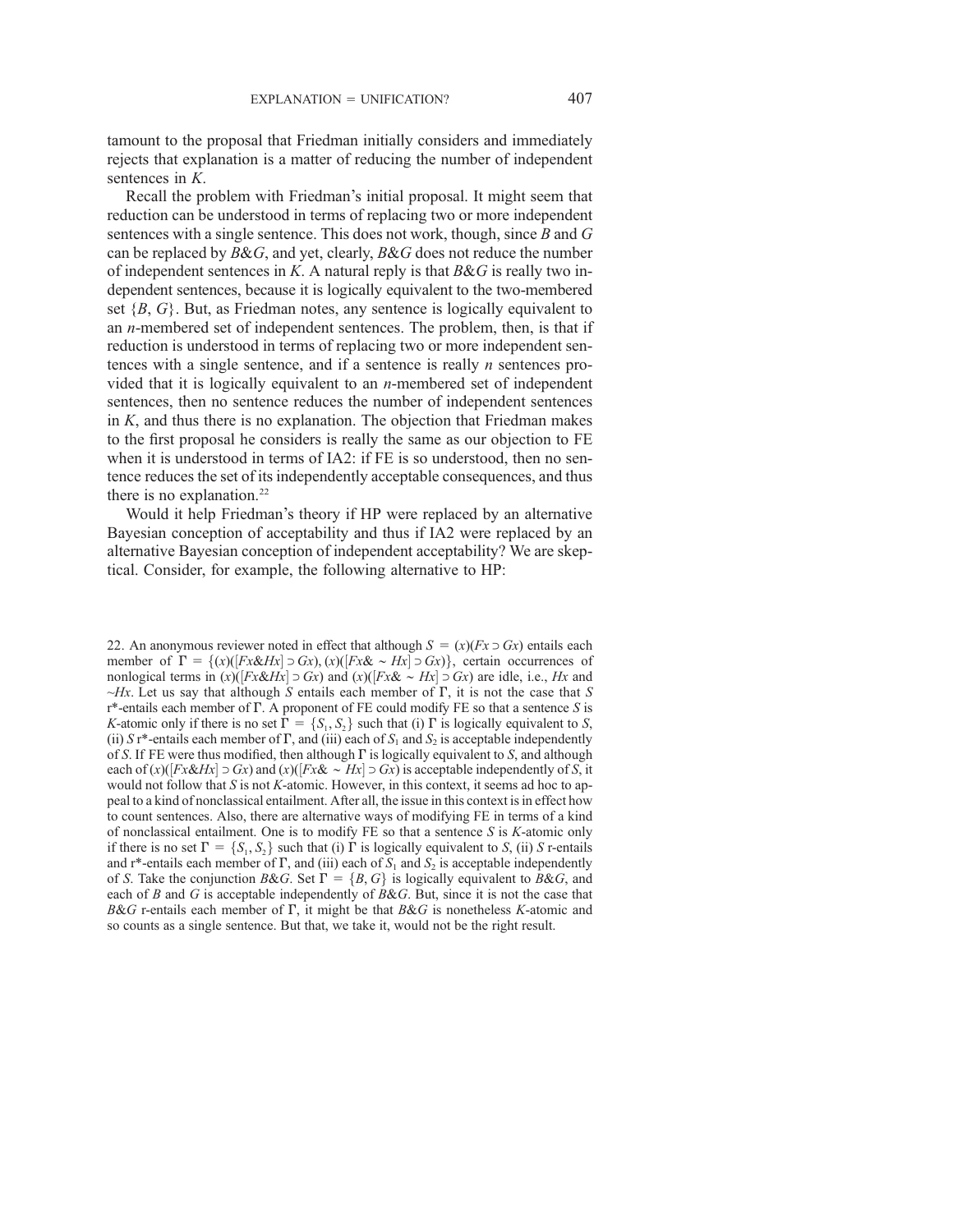High Probability and Increase in Probability (HPIP) Evidence  $E$  is sufficient for accepting S if and only if  $p(S|E) > c$  and  $p(S|E) > p(S)$ .

This leads to the following alternative to IA2:

**Independent Acceptability 2\* (IA2\*)** S is acceptable independently of  $Q$ if and only if, for some p and some E,  $p(S|E) > c$ ,  $p(S|E) > p(S)$ , and  $p(Q|E) \leq c$  or  $p(Q|E) \leq p(Q)$ .

It is straightforward to show that:

**FIA1**<sup>\*</sup><sub>IA2</sub><sup>\*</sup> S is not acceptable independently of Q in the sense of IA2<sup>\*</sup> if and only if  $S$  and  $Q$  are logically equivalent to each other.

(See app. B for proof.) The points above concerning the case of  $S =$  $(x)(Fx \supset Gx)$  and  $\Gamma = \{(x)([Fx \& Hx] \supset Gx), (x)([Fx \& \sim Hx] \supset Gx)\}$  carry over straightforwardly to FE understood in terms of IA2\* Furthermore over straightforwardly to FE understood in terms of IA2\*. Furthermore, FIA1 and FIA2 are false when interpreted in terms of IA2\*. (See app. C for proof.)

6. Concluding Comment. After showing how Friedman's theory of explanation as unification can be reformulated so as to evade Kitcher's (1976) objection, we explored three Bayesian interpretations of the concept of independent acceptability. Each of these interpretations is problematic for Friedman's theory. When Friedman's theory is coupled with IA1, the theory has the implausible consequence that whether one proposition explains another depends on the kind of evidence an agent (or a scientific community) has for the two propositions. IA2 and IA2\* avoid this pitfall, but they saddle Friedman's theory with a separate implausibility since Friedman's theory, conjoined with IA2 or IA2\*, implies that universal generalizations never explain anything. We acknowledge that there may be other Bayesian conceptions of independent acceptability and that non-Bayesian epistemologies may have suggestions that are worth considering as well. So our conclusion is conditional: if independent acceptability is interpreted in any of the ways we have examined, Friedman's theory is in trouble.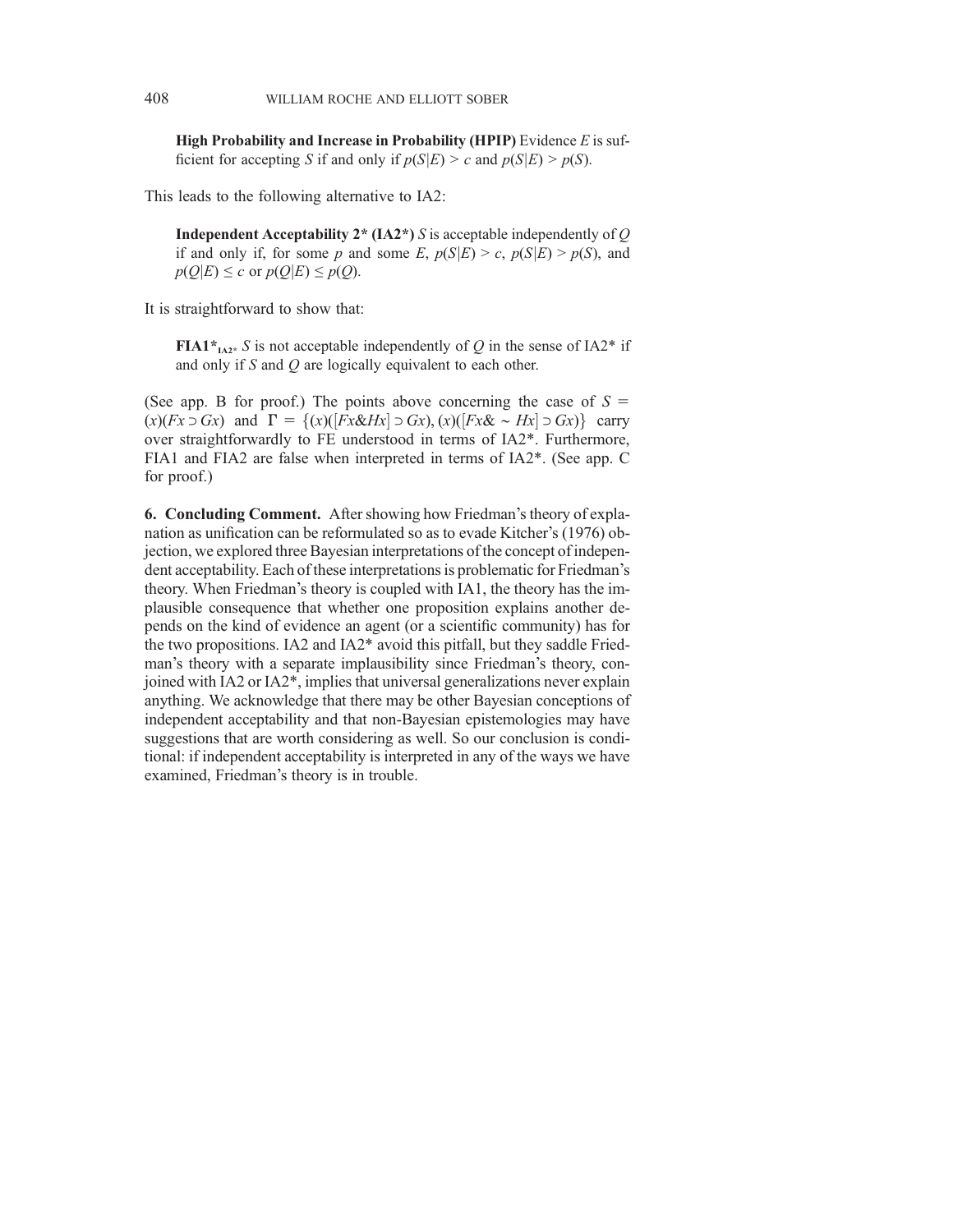#### Proof of  $FIA1*_{IA2}$

Suppose, first, that S entails Q. Then, by  $FIA1<sub>IAA2</sub>$ , it follows that S is not acceptable independently of  $Q$  in the sense of IA2.

Suppose, second, that  $S$  does not entail  $Q$ . Then (i)  $Q$  entails  $S$  or (ii)  $Q$ does not entail S. If i holds, then there are probability distributions on which  $p(S|E) > c$  but  $p(Q|E) \leq c$ . For example:

| E | S |   | D           |
|---|---|---|-------------|
| Т | т | т |             |
| T | Τ | F | 17/35       |
| Т | F | Τ |             |
| Τ | F | F |             |
| F |   |   | 15/89       |
| F | Τ | F |             |
| F | F | Т |             |
| F | F | F | 1,077/3,115 |
|   |   |   |             |

It follows on this distribution that

$$
p(S|E) = 1 > c > 0 = p(Q|E).
$$

If ii holds, then there are probability distributions on which  $p(S|E) > c$  but  $p(Q|E) \leq c$ . For example:

| E | S |   | $\boldsymbol{v}$ |
|---|---|---|------------------|
| Τ | T | Τ | $\theta$         |
| T | T | F | 1/2              |
| T | F | T | $\theta$         |
| T | F | F | $\Omega$         |
| F | T | Τ | $\Omega$         |
| F | T | F | $\boldsymbol{0}$ |
| F | F | Τ | 1/2              |
| F | F | F | $\Omega$         |
|   |   |   |                  |

It follows on this distribution that

$$
p(S|E) = 1 > c > 0 = p(Q|E).
$$

Thus, either way, S is acceptable independently of  $Q$  in the sense of IA2. Hence, FIA1<sup>\*</sup><sub>IA2</sub> holds. QED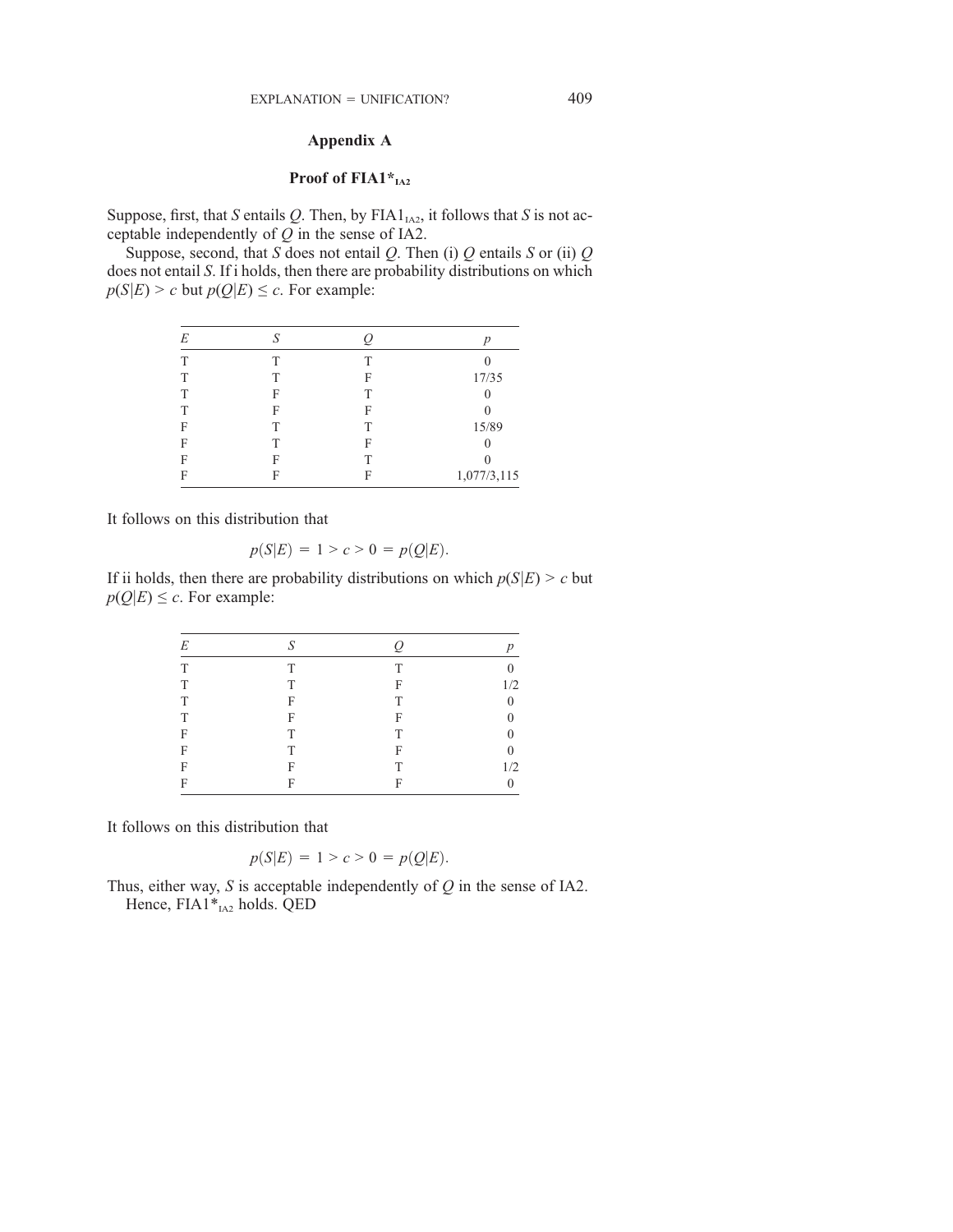#### Appendix B

#### Proof of  $FIA1*_{IA2*}$

Suppose, first, that  $S$  and  $Q$  are logically equivalent to each other. Then, for any p and any E,  $p(S) = p(Q)$  and  $p(S|E) = p(Q|E)$ . Hence, for any p and any  $E, p(S|E) > c$  and  $p(S|E) > p(S)$  if and only if  $p(Q|E) > c$  and  $p(Q|E) > c$  $p(Q)$ . Hence, S is not acceptable independently of Q in the sense of IA2<sup>\*</sup>.

Suppose, second, that  $S$  and  $Q$  are not logically equivalent to each other. Then (i) S entails  $Q$  but not vice versa, (ii)  $Q$  entails S but not vice versa, or (iii) neither S nor Q entails the other. If i holds, then, for some  $p$  and some  $E$ ,  $p(S|E) > c$  and  $p(S|E) > p(S)$ , but  $p(Q|E) = p(Q)$ . For example:

| E |   |   | $\boldsymbol{p}$ |
|---|---|---|------------------|
| T | Τ | т | 2/7              |
| Τ | Τ | F | 0                |
| Τ | F | т | 0                |
| т | F | F |                  |
| F | Τ | т | 2/43             |
| F | Τ | F | 0                |
| F | F |   | 201/301          |
| F | F | F |                  |

It follows on this distribution that

$$
p(S|E) = 1 > c
$$
 and  $p(S|E) = 1 > 0.332 \approx p(S)$ .

$$
p(Q|E) = 1 = p(Q).
$$

If ii holds, then, for some p and some E,  $p(S|E) > c$  and  $p(S|E) > p(S)$ , but  $p(Q|E) = p(Q)$ . For example:

| E | S |   | p      |
|---|---|---|--------|
| T | Τ | Τ | 2/7    |
| T | Т | F | 10/63  |
| T | F | Т |        |
| T | F | F | 0      |
| F | Τ | Τ | 5/14   |
| F | Т | F | 0      |
| F | F | Τ | 0      |
| F | F | F | 25/126 |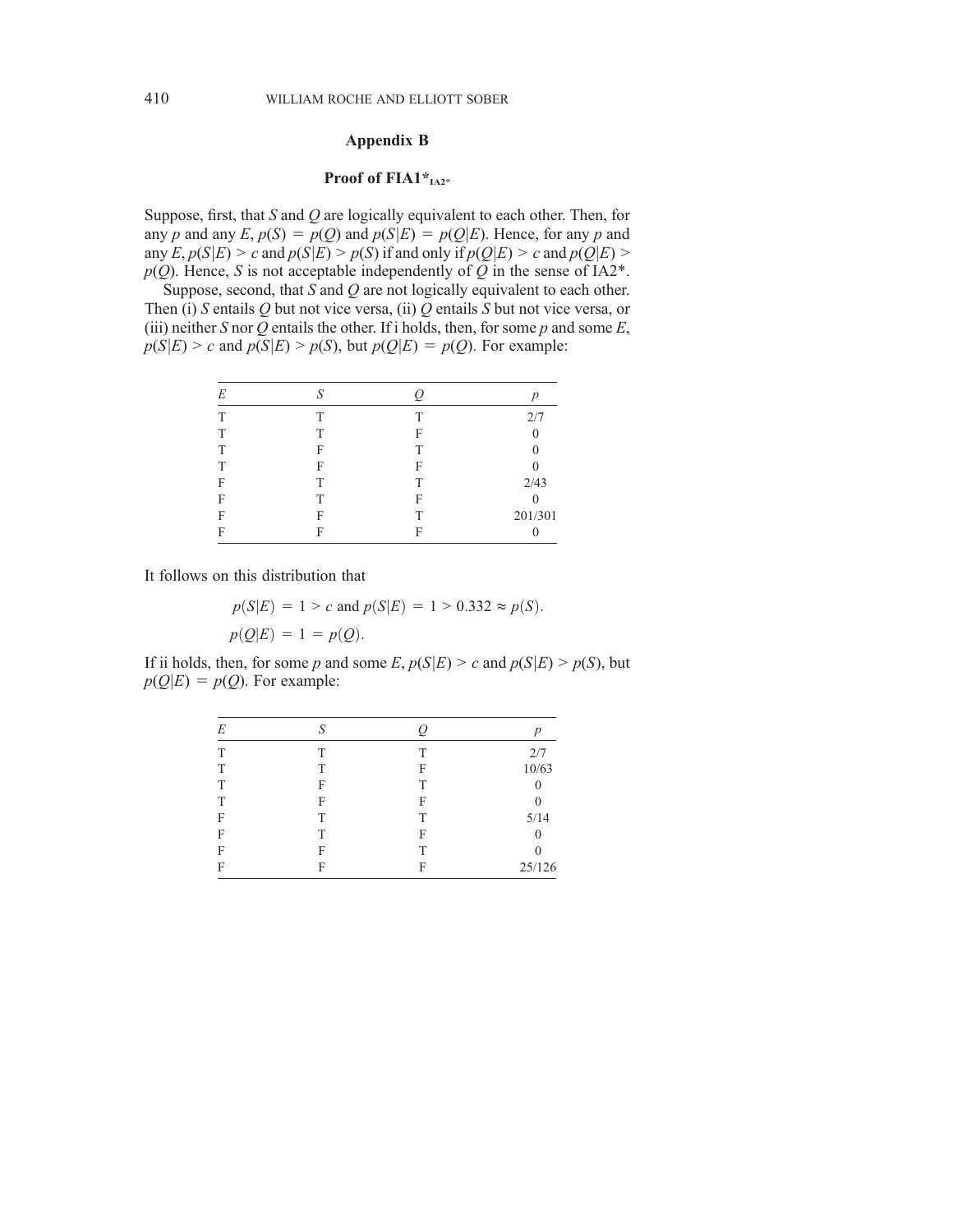It follows on this distribution that

$$
p(S|E) = 1 > c
$$
 and  $p(S|E) = 1 > 0.802 \approx p(S)$ .  
\n $p(Q|E) = p(Q) \approx 0.643$ .

If iii holds, then, for some p and some E,  $p(S|E) > c$  and  $p(S|E) > p(S)$ , but  $p(Q|E) = p(Q)$ . For example:

| E |   |   | p            |
|---|---|---|--------------|
| т | Τ | Т | 2/7          |
| T |   | F | 7/47         |
| T | F | т |              |
| T | F | F |              |
| F | т | т | 5/29         |
| F | т | F |              |
| F | F |   | 5,783/29,029 |
| F | F | F | 1,302/6,721  |

It follows on this distribution that

$$
p(S|E) = 1 > c
$$
 and  $p(S|E) = 1 > 0.607 \approx p(S)$ .

$$
p(Q|E) = p(Q) \approx 0.657.
$$

Hence, regardless of which of i–iii holds, S is acceptable independently of  $Q$  in the sense of IA2\*.

Thus,  $FIA1*_{IA2*}$  holds. QED

### Appendix C

### Proof That FIA1 and FIA2 Are False When Interpreted in Terms of IA2\*

First, suppose that  $S$  entails  $Q$  but not vice versa. Then it is not the case that S and Q are logically equivalent to each other. Hence, by  $FIA1*_{IA2*}$ , S is acceptable independently of  $Q$  in the sense of IA2\*. Hence, FIA1 is false when interpreted in terms of IA2\*.

Second, note that FIA2 when interpreted in terms of IA2\* is logically equivalent to:

**FIA2**<sub>IA2\*</sub> If S is not acceptable independently of Q in the sense of IA2<sup>\*</sup>, and  $Q$  entails  $P$ , then  $S$  is not acceptable independently of  $P$  in the sense of IA2\*.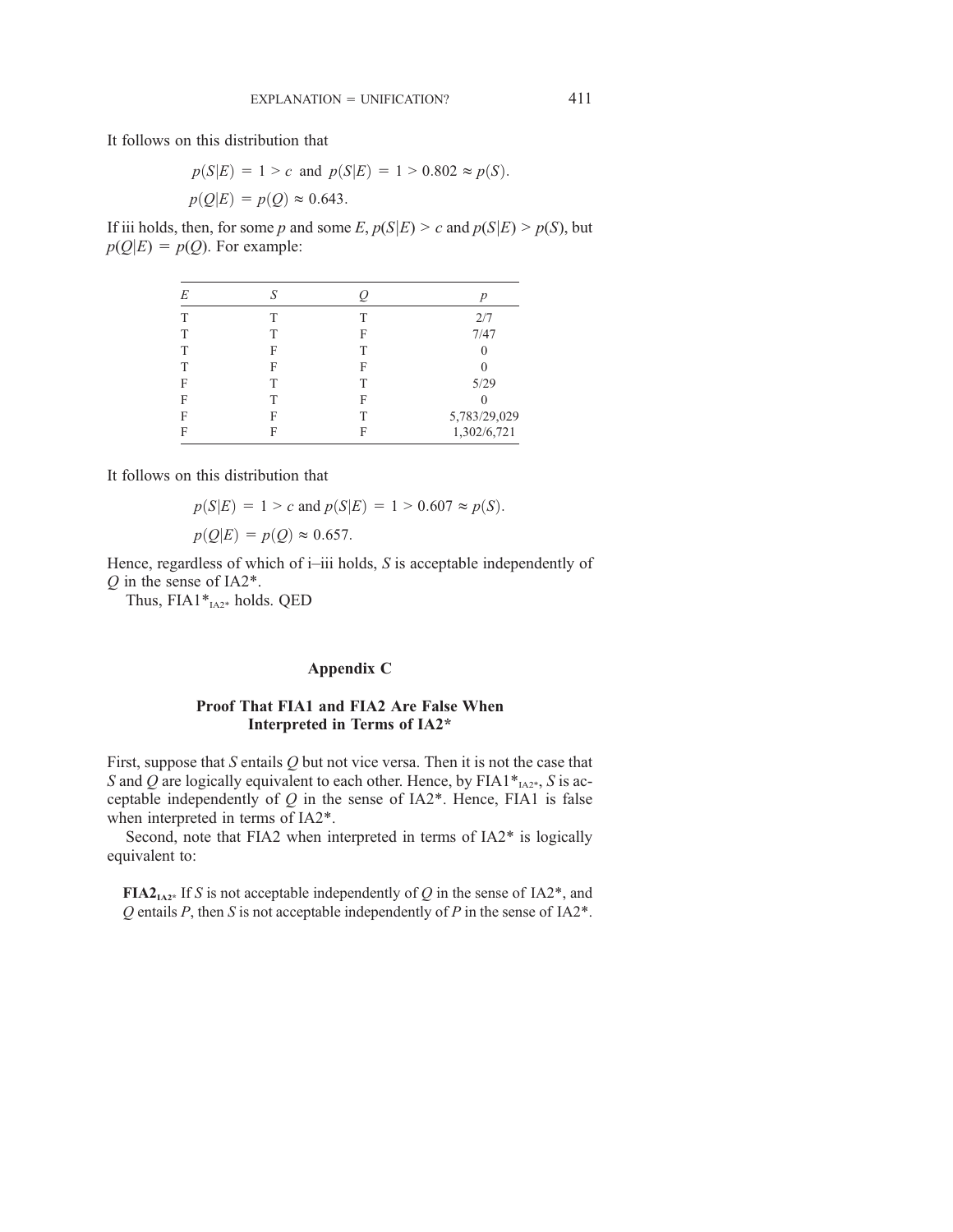Suppose that S and Q are logically equivalent to each other and that  $Q$  entails P but not vice versa. Then, by FIA1 $*_{I_1A_2*}$ , it follows that S is not acceptable independently of  $Q$  in the sense of IA2\* but is acceptable independently of P in the sense of IA2\*. So S is not acceptable independently of  $Q$  in the sense of IA2 $^*$ , and Q entails P, but S is acceptable independently of P in the sense of IA2\*. Hence,  $FIA2_{IA2*}$  is false. Hence,  $FIA2$  is false when interpreted in terms of IA2\*. QED

#### **REFERENCES**

- Barnes, Eric. 1992a. "Explanatory Unification and the Problem of Asymmetry." Philosophy of Science 59:558–71.
- ———. 1992b. "Explanatory Unification and Scientific Understanding." In PSA 1992: Proceedings of the Biennial Meeting of the Philosophy of Science Association, 1:3–12. East Lansing, MI: Philosophy of Science Association.
- 1994. "Explaining Brute Facts." In PSA 1994: Proceedings of the Biennial Meeting of the Philosophy of Science Association, 1:61–68. East Lansing, MI: Philosophy of Science Association.
- Bartelborth, Thomas. 1996. "Scientific Explanation." In Structuralist Theory of Science: Focal Issues, New Results, ed. Wolgang Balzer and Carlos Moulines, 23–43. Berlin: de Gruyter. -. 2002. "Explanatory Unification." Synthese 130:91-107.
- de Regt, Henk, and Dennis Dieks. 2005. "A Contextual Approach to Scientific Understanding." Synthese 144:137–70.
- Douglas, Heather. 2009. "Reintroducing Prediction to Explanation." Philosophy of Science 76:444–63.
- Friedman, Michael. 1974. "Explanation and Scientific Understanding." Journal of Philosophy 71:5–19.
- -. 1981. "Theoretical Explanation." In Reduction, Time and Reality: Studies in the Philosophy of the Natural Sciences, ed. Richard Healey, 1–16. Cambridge: Cambridge University Press.
- -. 1983. Foundations of Space-Time Theories: Relativistic Physics and Philosophy of Science. Princeton, NJ: Princeton University Press.
- Fry, Richard. 2016. "Backwards Explanation and Unification." European Journal for Philosophy of Science 6:55–70.
- Gemes, Ken. 1994. "Explanation, Unification, and Content." Noûs 28:225–40.
- Gijsbers, Victor. 2007. "Why Unification Is Neither Necessary Nor Sufficient for Explanation." Philosophy of Science 74:481–500.
- . 2013. "Understanding, Explanation, and Unification." Studies in History and Philosophy of Science 44:516–22.
- Griesmaier, Franz-Peter. 2005. "Kitcher-Style Unificationism and Explanatory Relevance." Dialectica 59:37–50.
- Halonen, Ilpo, and Jaakko Hintikka. 1999. "Unification: It's Magnificent but Is It Explanation?" Synthese 120:27–47.
- Hempel, Carl. 1965. "Aspects of Scientific Explanation." In Aspects of Scientific Explanation and Other Essays in the Philosophy of Science, 331–496. New York: Free Press.
- Humphreys, Paul. 1993. "Greater Unification Equals Greater Understanding?" Analysis 53:183–88. Jenkins, C. S., and Daniel Nolan. 2008. "Backwards Explanation." Philosophical Studies 140:103– 15.
- Jones, Todd. 1995a. "How the Unification Theory of Explanation Escapes Asymmetry Problems." Erkenntnis 43:229–40.
- -. 1995b. "Reductionism and the Unification Theory of Explanation." Philosophy of Science 62:21–30.
- -. 1997. "Unification, Reduction, and Non-ideal Explanations." Synthese 112:75-96.